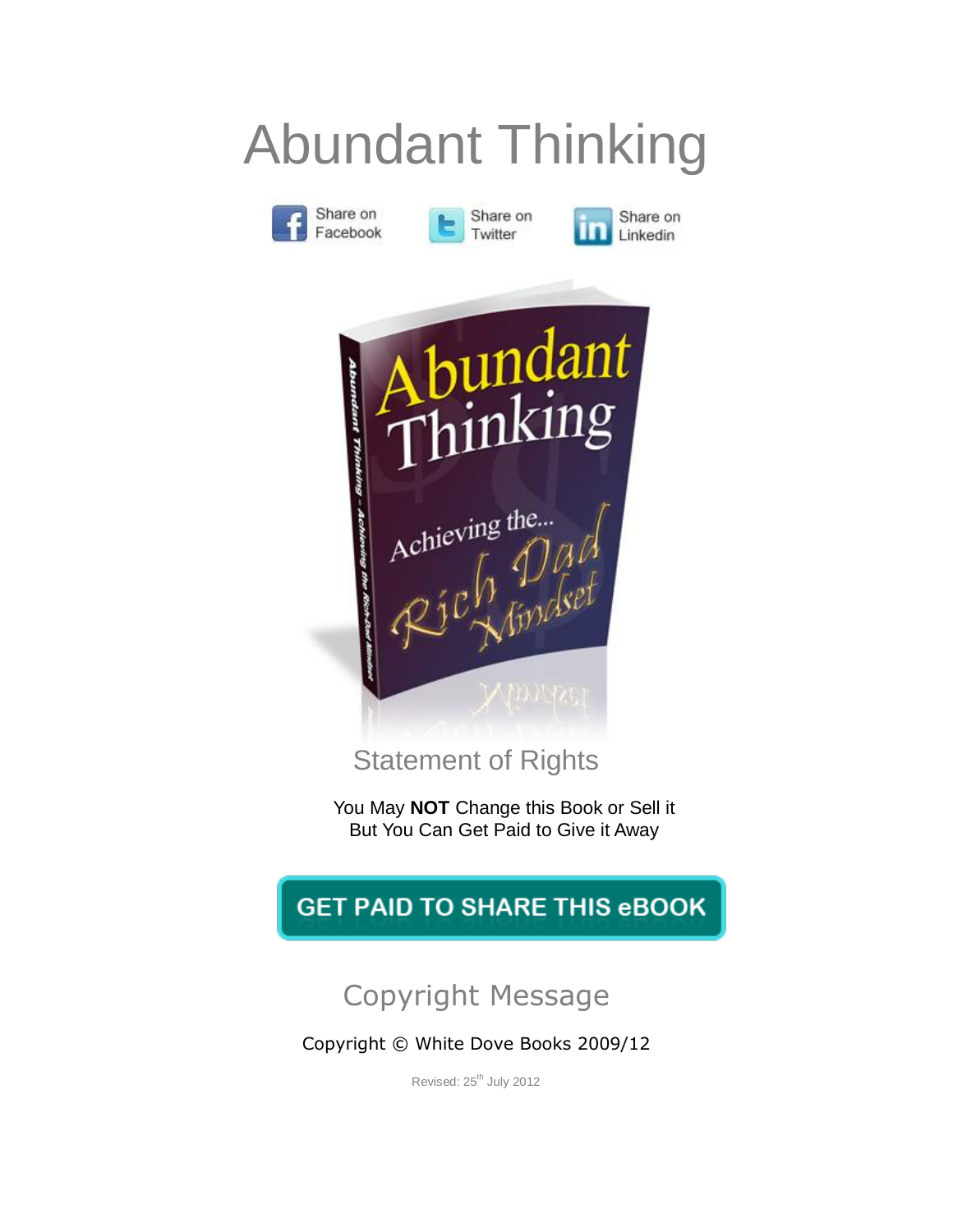# **The Legal Stuff**

Reasonable care has been taken to ensure that the information presented in this book is accurate. However, the reader should understand that the information provided does not constitute legal, medical or professional advice of any kind.

No Liability: this product is supplied "as is" and without warranties. All warranties, express or implied, are hereby disclaimed. Use of this product constitutes acceptance of the "No Liability" policy. If you do not agree with this policy, you are not permitted to use or distribute this product.

White Dove Books, its employees, associates, distributors, agents and affiliates shall not be liable for any losses or damages whatsoever (including, without limitation, consequential loss or damage) directly or indirectly arising from the use of this product.

This work is protected by international copyright and all rights are reserved. You may share this book freely. However, the work must be provided in its entirely. You may not plagiarise the material. You may not edit or translate it and you may not use it to create derivative works of any kind.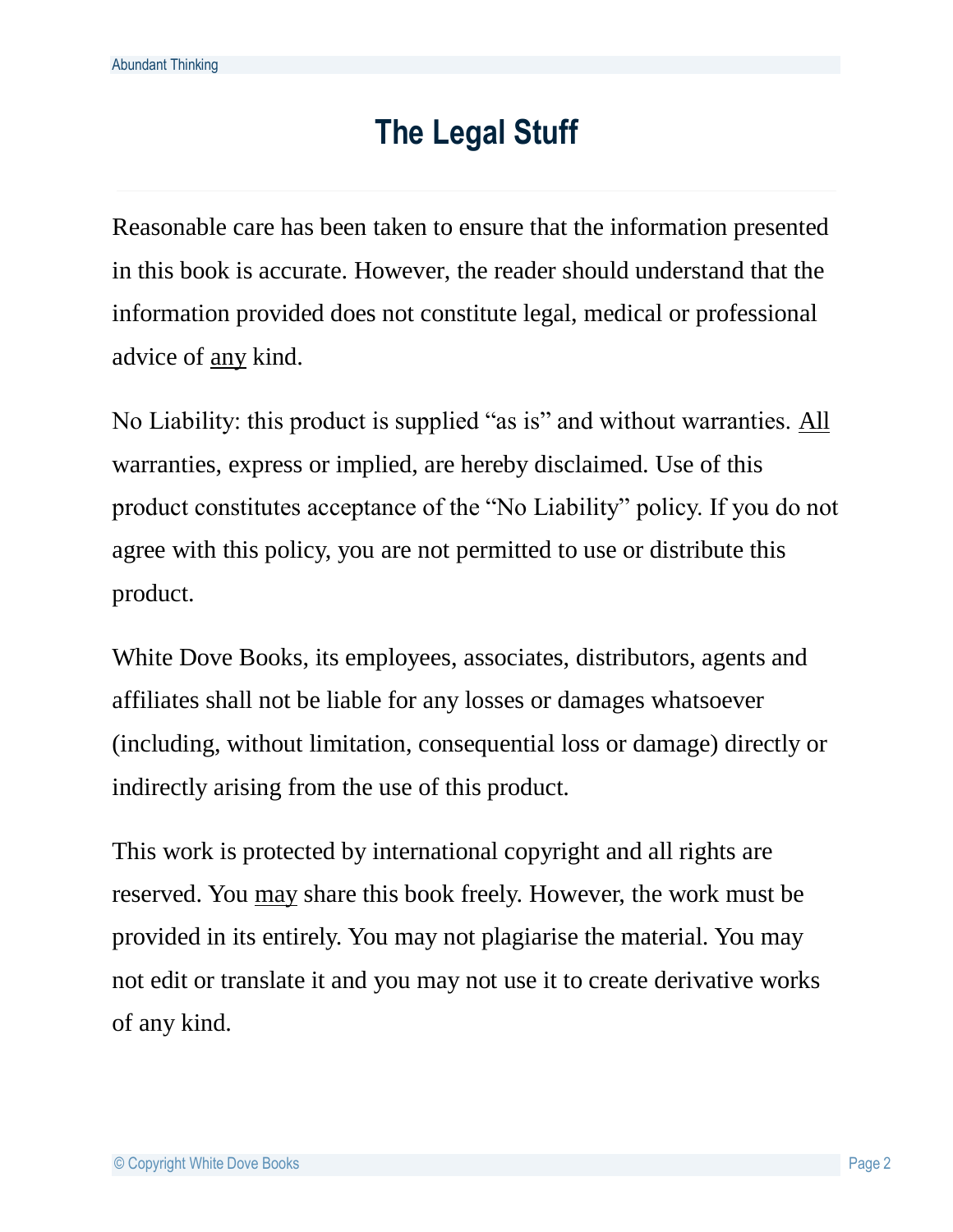# **Contents**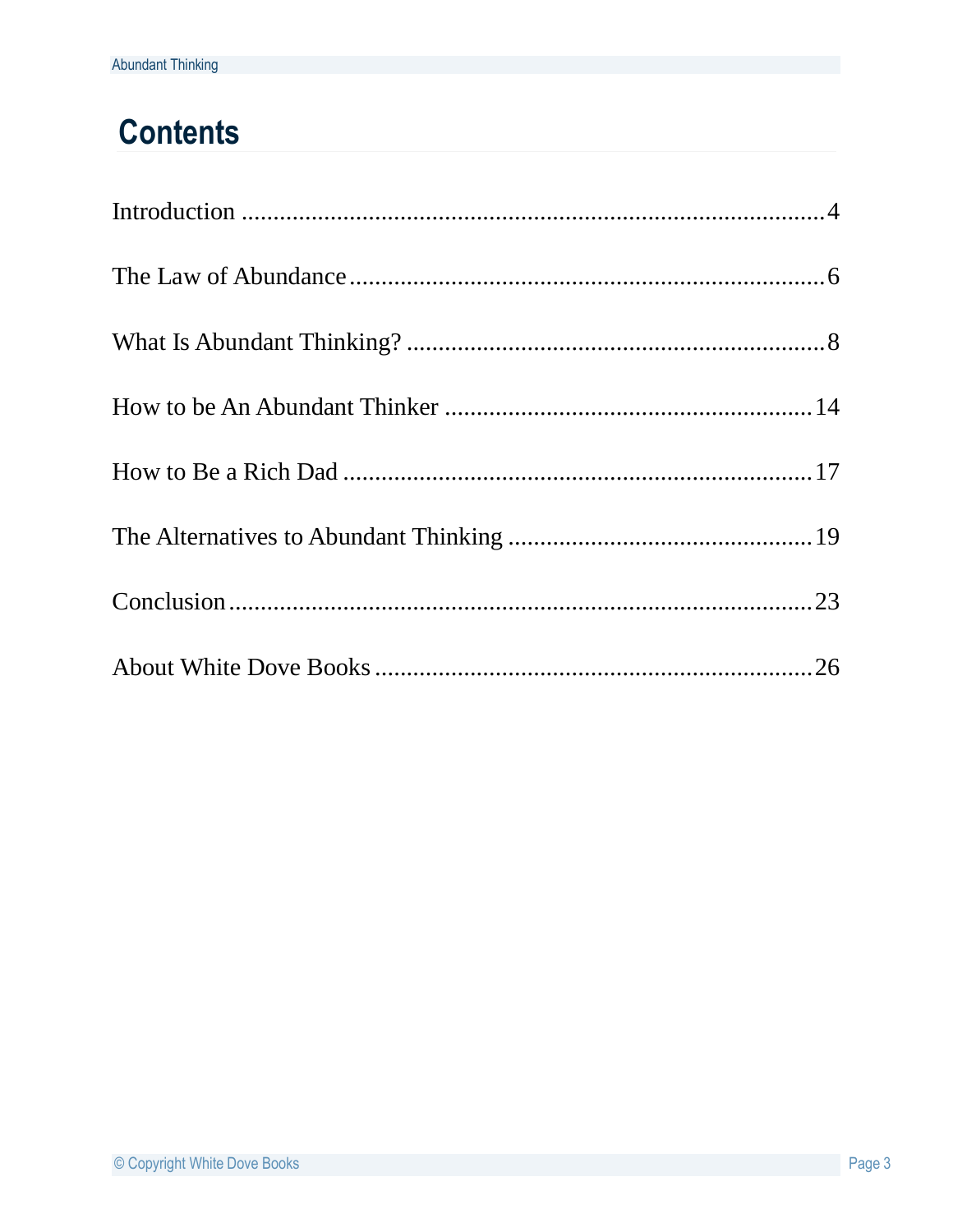## <span id="page-3-0"></span>**Introduction**

Abundant thinking is a form of positive thinking. It is about creating a mindset of positive values that allow you to perceive your life as one of abundance, not one of deficit. It teaches you to flip your mental attitude 'coin' from negative to positive and appreciate how much you have in your life to be grateful for.

However, it does not suggest that our gratitude should cause us to stop striving for more and just accept our lot in life, rather it teaches quite the opposite; that by acknowledging how abundant our lives are already, our minds will embrace the concept that the good things in life are potentially unlimited.

Abundant means to be richly supplied; to be *over*-supplied. This means that we should have no fear of asking for more because we can be confident in its delivery. Abundance is a store that never runs out of its goods.

Abundant thinking is not just concerned with money, although there is a strong financial aspect that can be applied; it is a life philosophy. Where money is the issue, it is viewed as a tool that allows a better quality of life to be achieved – not just the material aspects, but most crucially the freedom to spend time doing the things that matter with the people that matter.

Similarly, being a rich dad, or a rich mum, may not relate to money at all. It can even negate the wilful drive for extra finances, especially where that works against the more important aspects of life, such as love and family. We all know of rich, unhappy people. We read about them every day in the newspapers and see them on the television; people who have a clear abundance of finances but who are bereft emotionally.

Abundant thinking is all about changing how you view your personal circumstances so that you can change how you view the world at large. It is realizing that you have been the cause of your sadness and struggle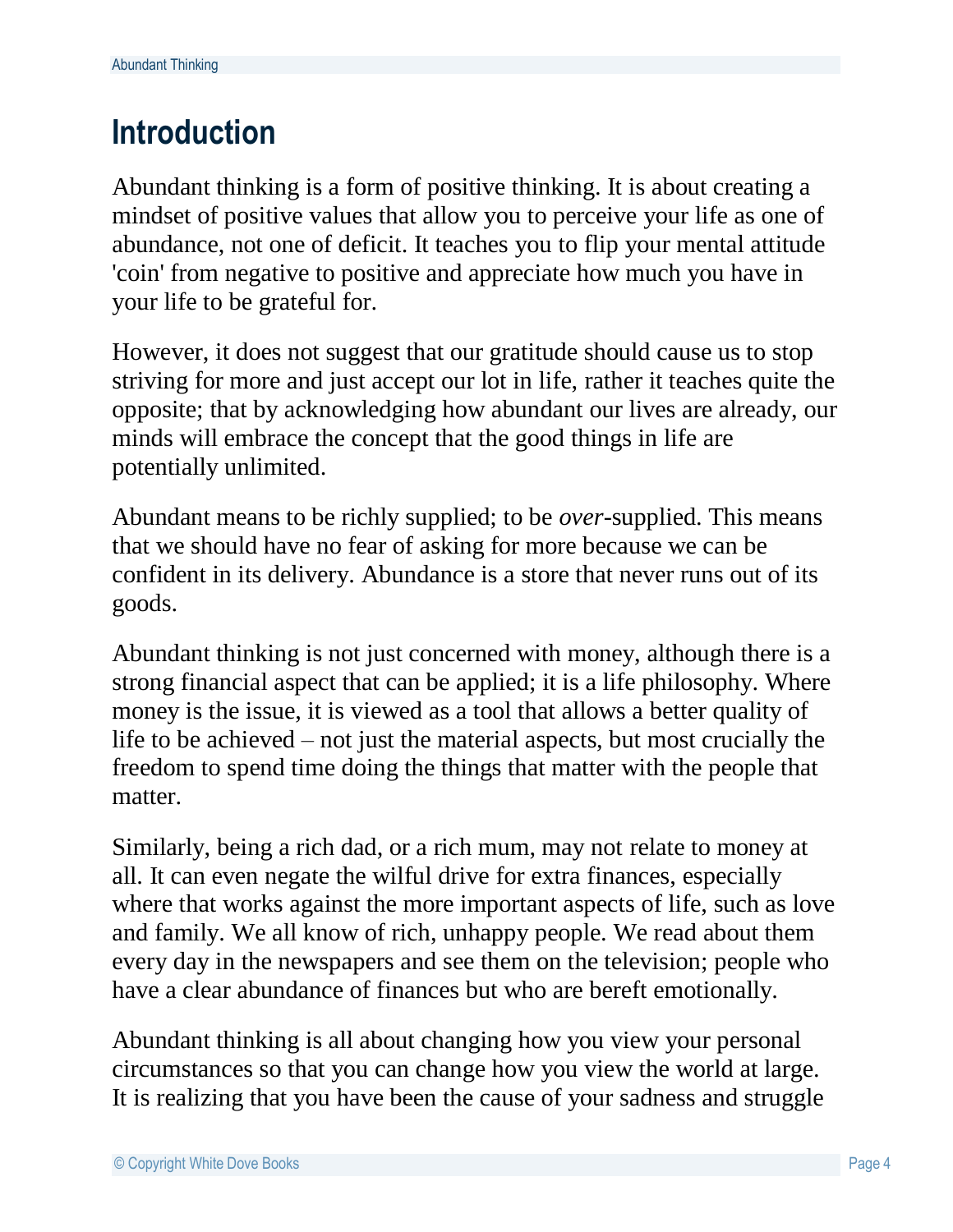<span id="page-4-0"></span>in life through your focus on what you don't have, rather than on what you do have.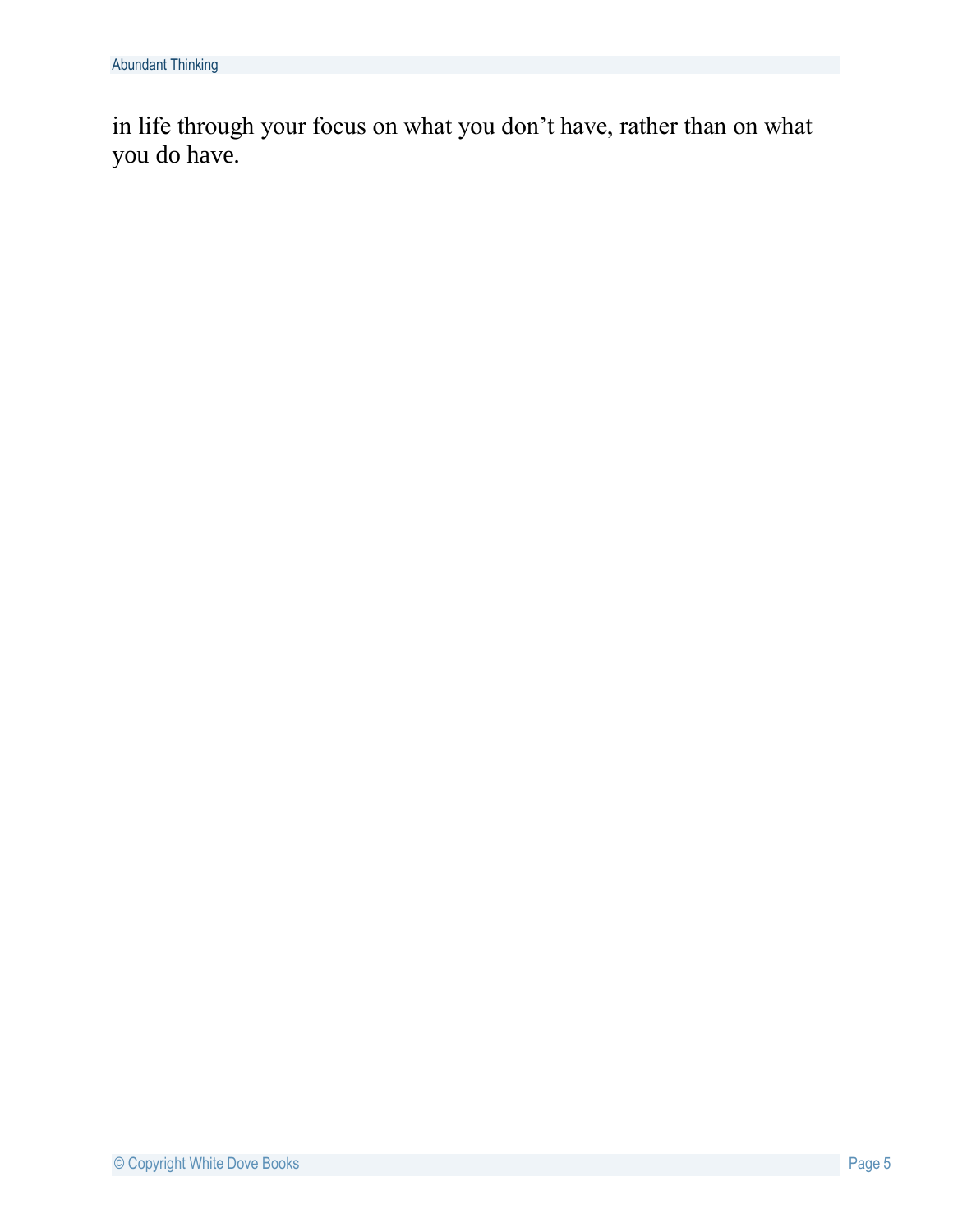## **The Law of Abundance**

The Law of Abundance is one of the Universal Laws. These are also referred to as Spiritual Laws or Laws of Nature. Universal Laws are those immutable principles that rule our world and our universe, governing how the entire cosmos continues to exist and thrive.

Whilst the very notion that these laws exist may prove too esoteric for some people, there is a sound basis in science for several of them. For example, the Law of Cause & Effect states that any action produces a result in exact proportion to the action which initiated it. This idea goes back to Biblical times. It says in Galatians: "Whatsoever a man soweth, that shall he also reap." Some people think of this in terms of Karma. Others will use the phrase: "Goes around, comes around." It all amounts to the same thing.

Universal Laws work whether we believe in them or not. Those who do not believe in them choose by default to believe that life is a random series of events that they have little or no control over, and that there is no purpose or underlying reason why things happen as they do.

The Law of Abundance states that the universe is continually and effortlessly producing, creating unlimited resources for us to take advantage of. You only have to look at Nature to know this is true.

Breaking any law is apt to cause problems. That is true of man-made laws and those handed down by the universe. Equally, misinterpreting laws can cause trouble. You may fully believe that there is abundance out there, as evidence by those individuals who appear to "have it all", but you may be seeking similar abundance in the wrong ways. If your motivation for achieving more is to focus on what you do not have, you are not thinking in tune with the Law of Abundance. Abundant thinking is not about working more hours to accumulate more belongings, or becoming miserly with your money because you want your bank accounts to appear more abundant. These attitudes work in direct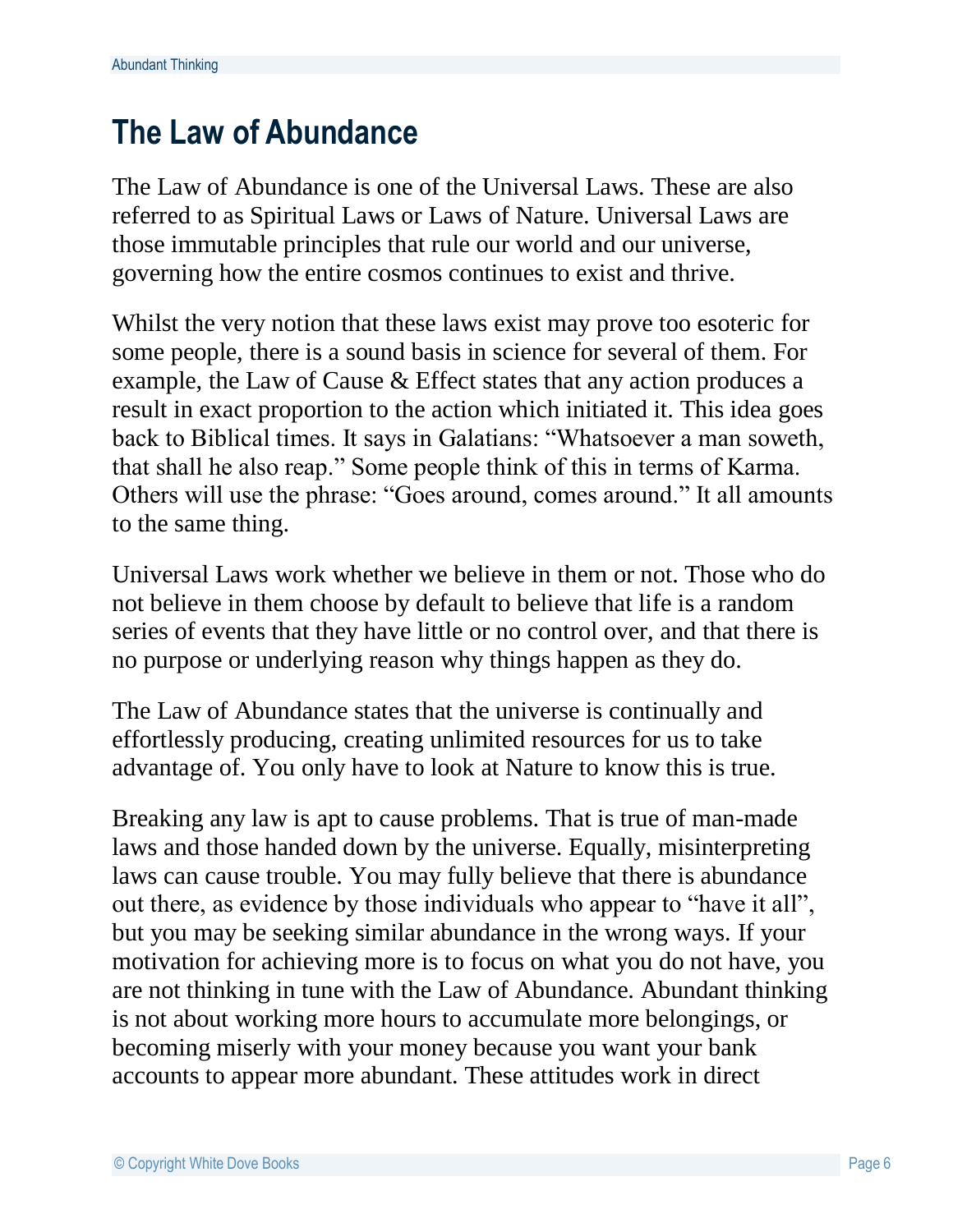<span id="page-6-0"></span>opposition to the Law of Abundance. These are reactions based on fear and panic, and Universal Laws always work in peace and balance.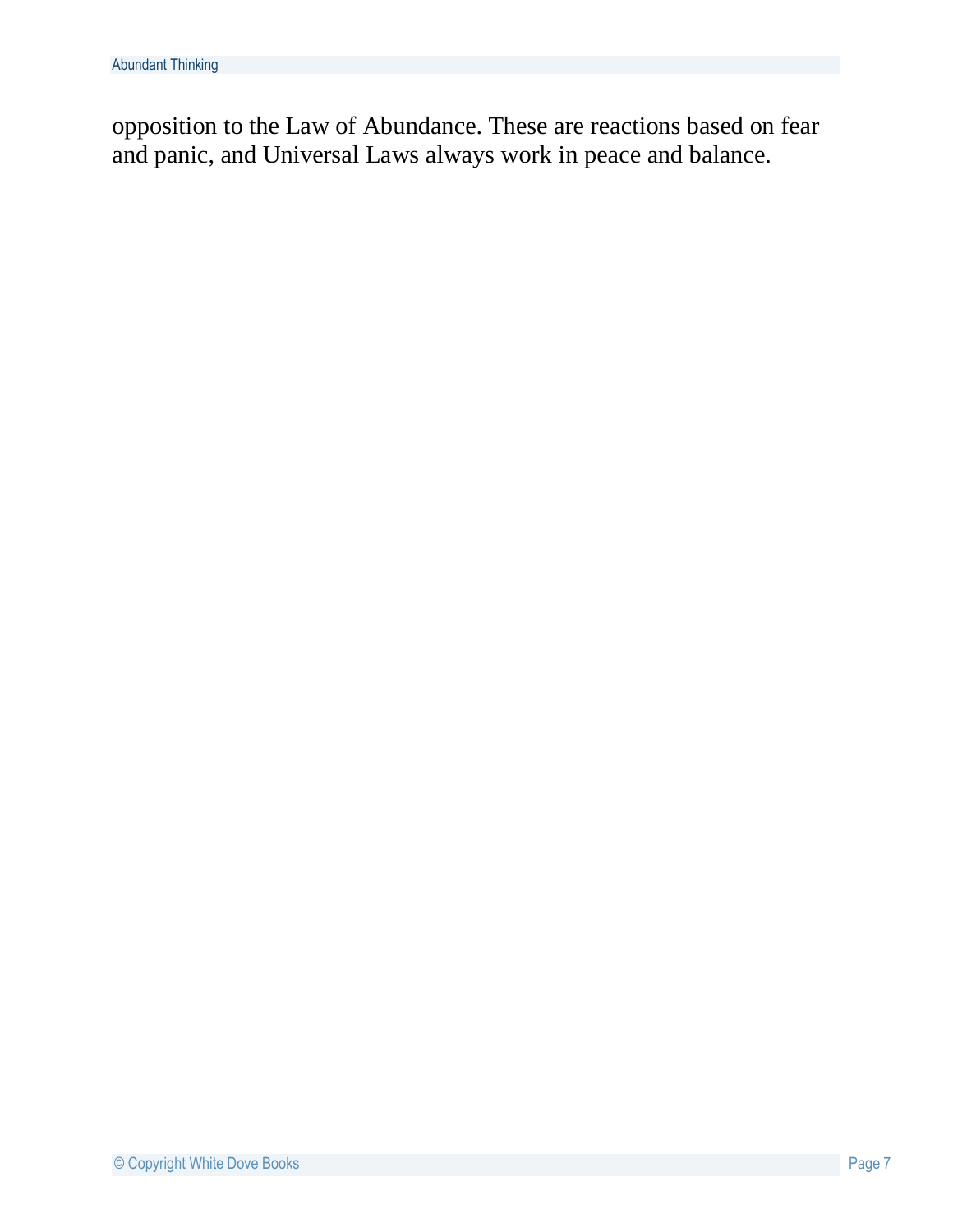## **What Is Abundant Thinking?**

Abundant thinking requires that you appreciate what you have in life, rather than bemoaning the things you lack. It further asks that you focus on what is possible, and that you reach for what you want in life. If this latter point sounds like something you are already doing and it is not producing the goods, it is because you have not established the former mindset – the one that makes you always appreciative. In contrast, scarcity thinking focuses on what you don't have, what you want more of, what you might lose, and what has gone wrong in your life.

People who think abundant thoughts are happier than those who don't. It stands to reason. Abundant thinking is positive thinking. That does not mean they are unaware of the areas where their lives might need improvement, they are simply able to approach those areas with a positive frame of mind, confident that they will have no difficulty bringing about the necessary changes. This is because they choose to believe that there is an abundance of whatever they need just waiting for them.

Our thoughts dictate our lives. Our thoughts can attract good things into our lives, or repel them. This is another Universal Law – the Law of Attraction. One of the common sayings in positive thinking methodology is: "Whatever the mind of man can conceive of, and believe in, it can achieve."

That is not to say you simply have to sit at home thinking good thoughts. That is obviously not enough. You will still have to take actions to back up those thoughts, but those actions will work infinitely better when they are backed by positive thinking, and abundant thinking.

The Law of Cause & Effect deals with this as well. The fewer or smaller things you cause to happen, the less effect they will have. If you want another quote from the Bible, it says in James: "Faith without works is dead."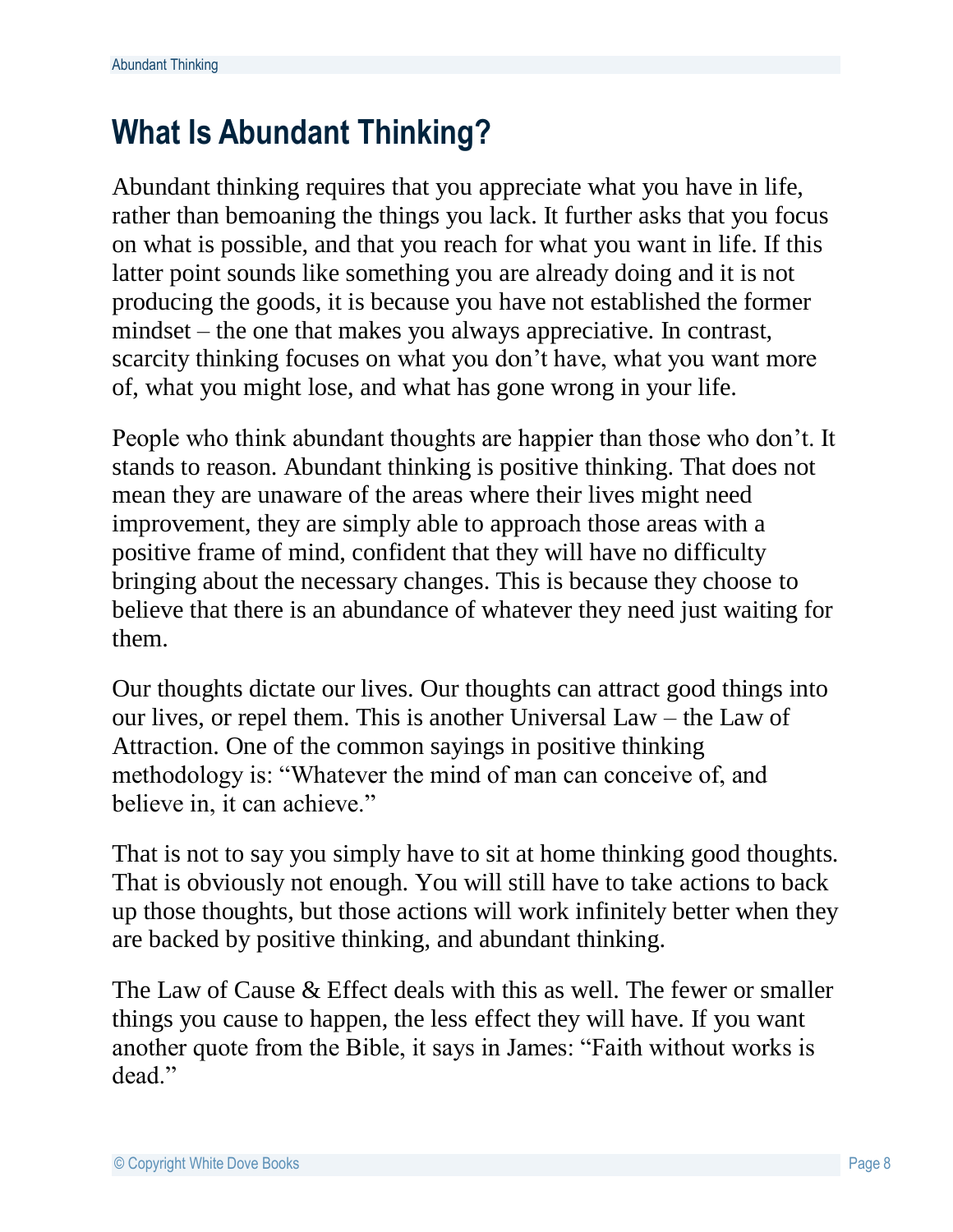If this all seems a little otherworldly, here's an example of how this might happen: Let's say you are looking for work, but your attitude is that there are very few suitable jobs, and you'll never find one for yourself. In other words, your attitude stinks. You are thinking negatively. This may mean you take no action to find a job.

You don't compile a CV, you don't send email enquiries, and you don't go knocking on doors. And if by chance you did bump into the very person who could give you your dream job, they would not offer it to you because you would not be viewed as the positive individual they would want on board. A negative attitude can therefore be selfperpetuating, as it consistently produces negative results that further reinforce your negative attitude.

Abundant thinking opens up possibilities and opportunities that we could easily have missed by harboring negative thoughts and thoughts of scarcity. It causes you to take positive actions because you firmly believe and expect that they will produce the desired results. You take as your proof for this the fact that you are already more than blessed by the abundant gifts in your life to date. Abundant thinking is about focusing on what you have right now, and using that to build a brighter future. It does not let you dwell in the past, regretting mistakes and ventures that did not work out exactly as planned.

People who think abundantly do not suffer guilt for their desire to attain more. This is for two reasons: they are already grateful for what they have, and they do not feel that asking for more will deprive anyone else. Abundance means there is plenty to go around for everyone

#### *Abundance Motivation*

A key part of abundant thinking is abundance motivation, sometimes called appreciative-assertive thinking. This is the belief that we have more than the minimum necessary to get by. It says we have more than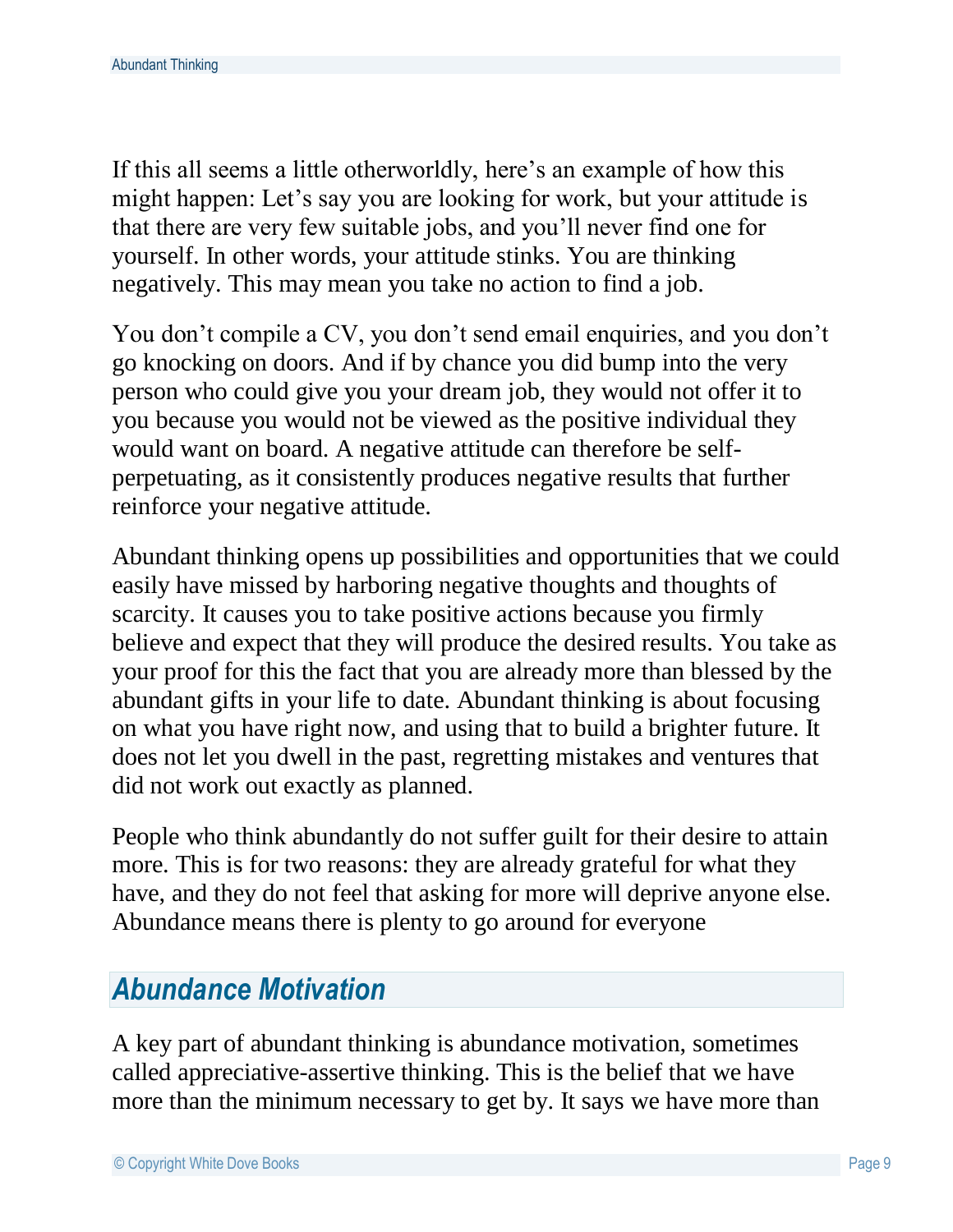we need, and more than we could have ever expected. It requires that you dispel any assumptions about what you will receive in life, be that from God, nature, society, parents, peers, friends, or loved ones.

Again, this does not suggest we have to stop wanting more. It is simply about establishing the correct mindset. Knowing we have more than we need makes us feel happy and grateful. We appreciate what we have, and that means whatever else we get is a bonus. Thinking you deserve more, you are owed more, or expecting more, just leads to resentment when it doesn't show up. You have to remember how you came into the world – with nothing – and how you will end up leaving it – with nothing.

Creating a healthy attitude towards your existing abundance relies on focusing on what your minimum requirements *truly* are. If you have your health, enough food to eat, and a roof over your head, then you have sufficient to survive and lots to be grateful for. If you also have love in your life, you should be ecstatic.

Having any or all of these things, even at their minimum levels, still puts you far ahead of many millions of people in less developed countries who struggle every day for the basic necessities of life. Ironically, many of these people will lead happier lives than those of us who have plenty. It is all about expectations. The world does not owe you a living. It doesn't owe you anything. But neither will it deny you anything if you honestly believe its abundance is just waiting for you.

The key is to be realistic, and not be influenced by our modern consumerist society. Commercials will try to convince you that you need certain items to be happy. You must have the latest designer accessories, the best gadgets, a bigger house, a luxury car. You believe these messages at your peril. You do not *need* these things, but it is certainly okay to want them. This is because need is defined by a feeling of lacking something. Straight away, that means you are focusing on what you do not have. Think about the way different children around the world respond to receiving gifts. The key is not how much they actually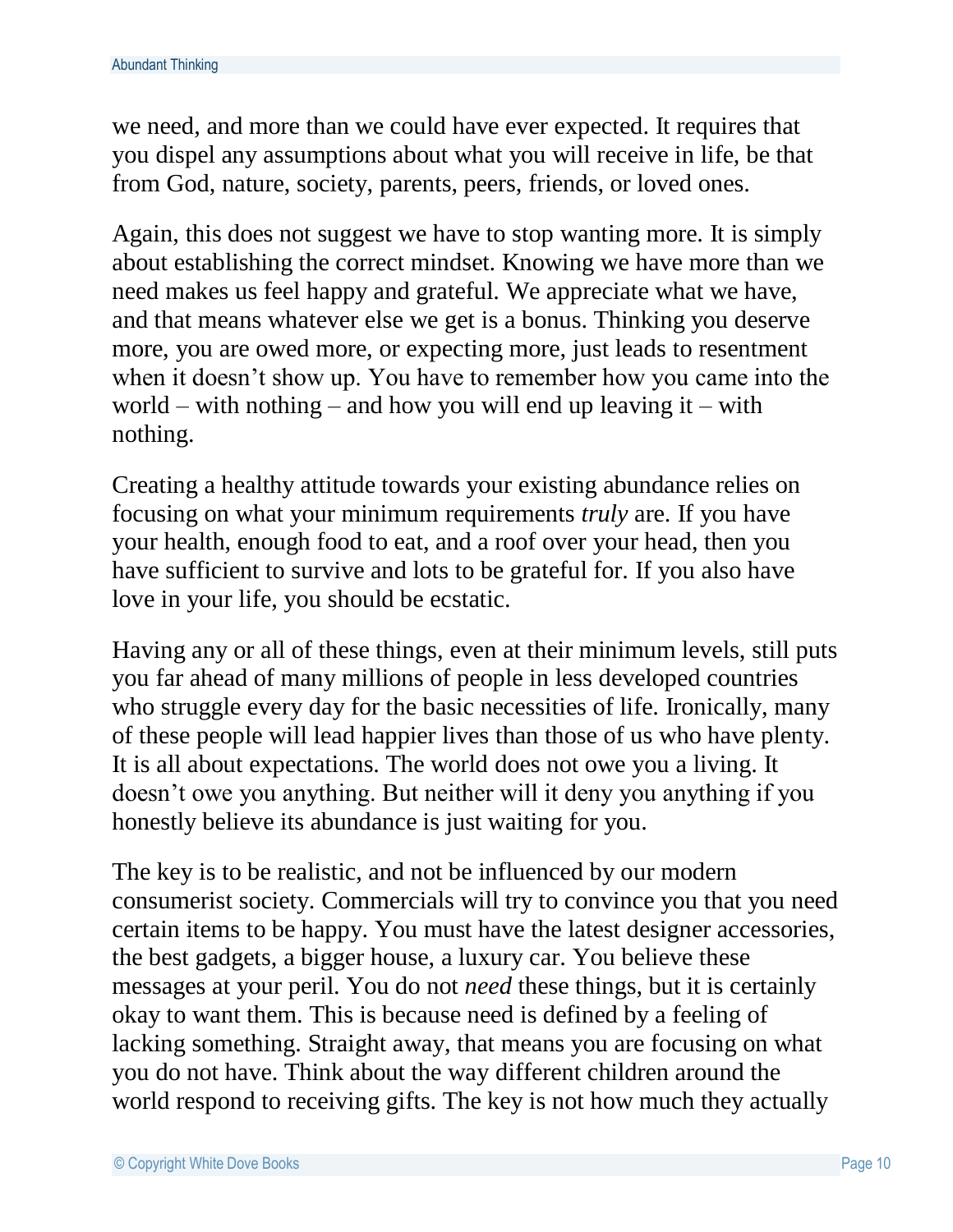receive, but how much they *expect* to receive. The toys you may throw in the trash would make some other child whoop with delight.

Abundant thinking may appear to be a strange and contradictory concept. It says you should be grateful for what you have, but it is okay to want more. It says you should be aware of your minimum requirements, but place no maximum limit on what you can achieve because the world can always keep on giving you more.

It is okay to feel confused about this. Abundant thinking asks that you give up the bad habits of a lifetime, and those can be heavy shackles to throw off. You are not even being asked to do anything difficult instead, and this can be part of the problem. Anyone who has spent years struggling may find it crazy to be told they can more quickly achieve their goals by doing nothing more than altering the way they think.

At the very least, abundant thinking can help set your priorities straight. You may not want much more in life that you already have, but you also may not be genuinely enthralled by all that you do have. Abundant thinking asks that you take stock and realize how fortunate you really are. It can also help develop a healthier and more realistic attitude to those times in life when plans do not work out, and upsets occur. With abundant thinking, we are forced to ask the question: "Who said I deserved any better?"

What we have to remember is that abundant thinking does not guarantee anything. If we start believing that abundant thinking will definitely bring us wealth and riches, or anything else that we strive for, we have arrived back at expectations again. All you have to do is accept the good things in your life, be grateful for them, and know that if you do want more there is an abundance out there waiting to be tapped, and it is your positive attitude that will far more readily allow you to tap it.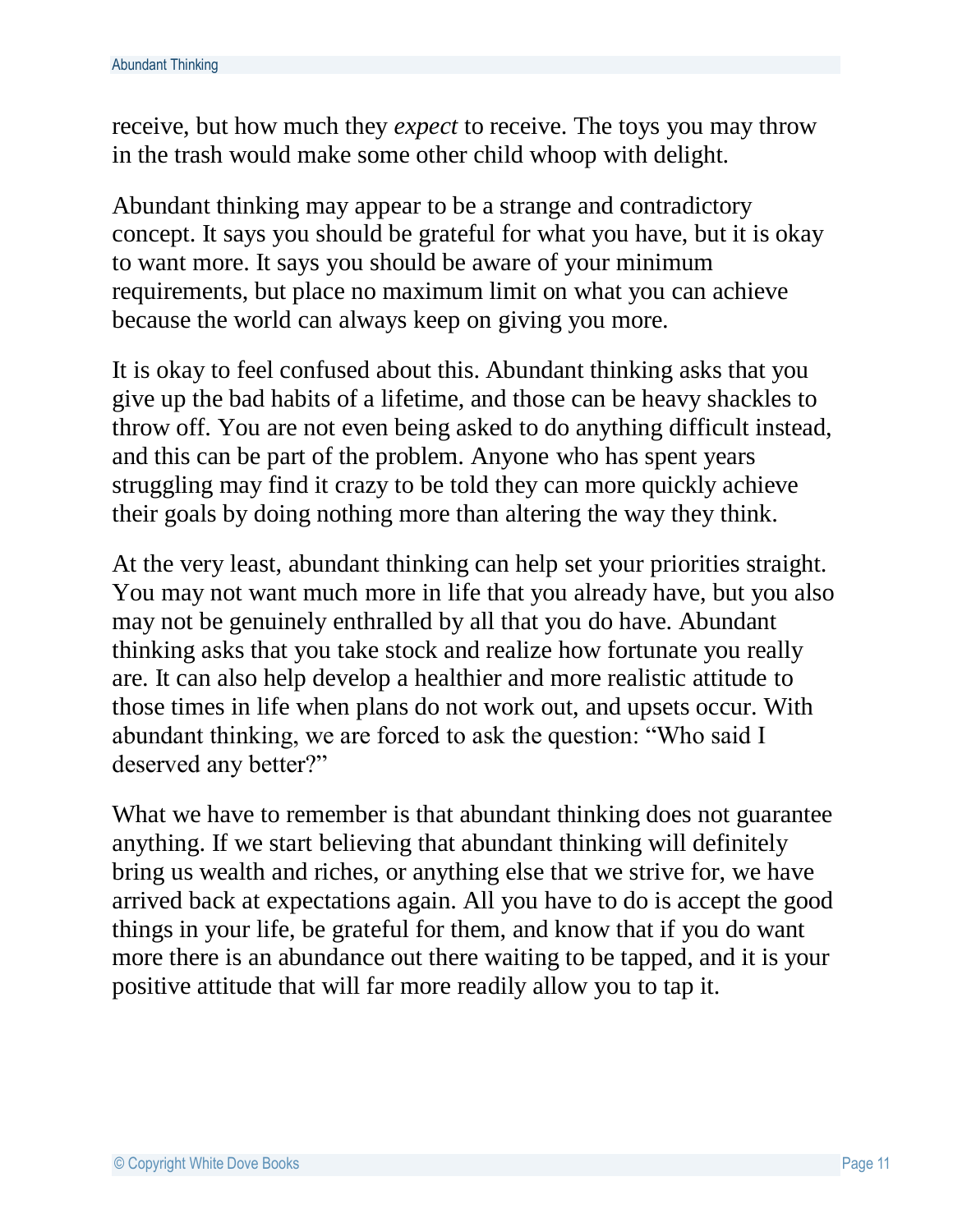## *Abundant Thinking in Practice*

Abundant thinking can be used to good effect in every part of your life. It allows you to be grateful for the good health that you enjoy, and to know that if your health is suffering, it could always be worse. We can also take the opportunity to be grateful for the good health we have enjoyed in the past, and for the good health that still exists in those people we care about. It is all about perspective; seeing the positives rather than the negatives.

So how can this be applied to an unsatisfactory financial situation? What about if you sign a deal with someone and that person then reneges and leaves you out of pocket? The normal way to behave is from a perspective of loss. This is perfectly understandable because loss is involved. However, this does not take into account the imperfect world we live in. We all know that people can take advantage and that there are some who are out to rip you off.

Having an abundant thinking habit ensures that you handle this situation with the minimum detriment to yourself. It means your intent is always to maintain an abundance of happiness in your life, which will serve to counter any negative feelings, none of which are helpful. The actions you will need to take to rectify the situation can be taken whatever your mood. Your negative feelings, harbored towards the other person, do not affect the other person. The only person they screw up is you, taking away from your feelings of abundance.

Abundant thinking creates a mindset that allows a better perspective on the situation. You will ask yourself: "Has this person stolen my happiness, or am I doing that to myself through my reaction?" And if the worst-case happens and you are seriously affected by what has happened, your belief in the abundance available to you will be your reassurance that the loss will be replenished soon, and then some. This provides a speedier recovery from its ill-effects. Abundant thinking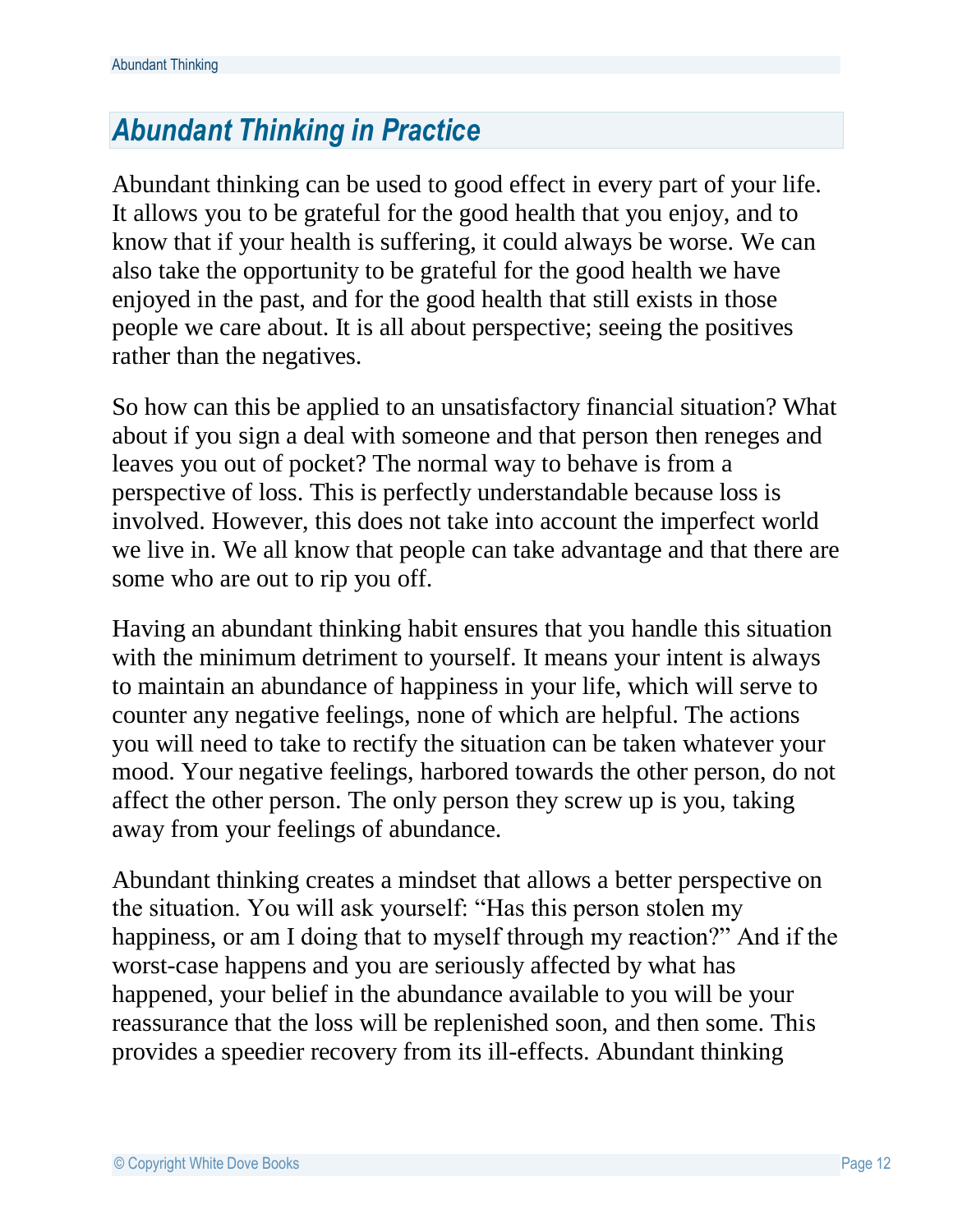allows the person to quickly accept life's difficulties and move beyond them to better times.

<span id="page-12-0"></span>In a business environment, abundant thinking focuses on the organization's strengths and what is possible, not on what may have gone wrong. This is crucial in hard times, like those we are experiencing at the moment. Many businesses have experienced huge losses and difficulties, and the temptation is thus to concentrate on what was and what might have been. This type of thinking is based on fear of scarcity. Leaders who take this attitude in business can instil negativity in their workforce and therefore exacerbate the problems that already exist.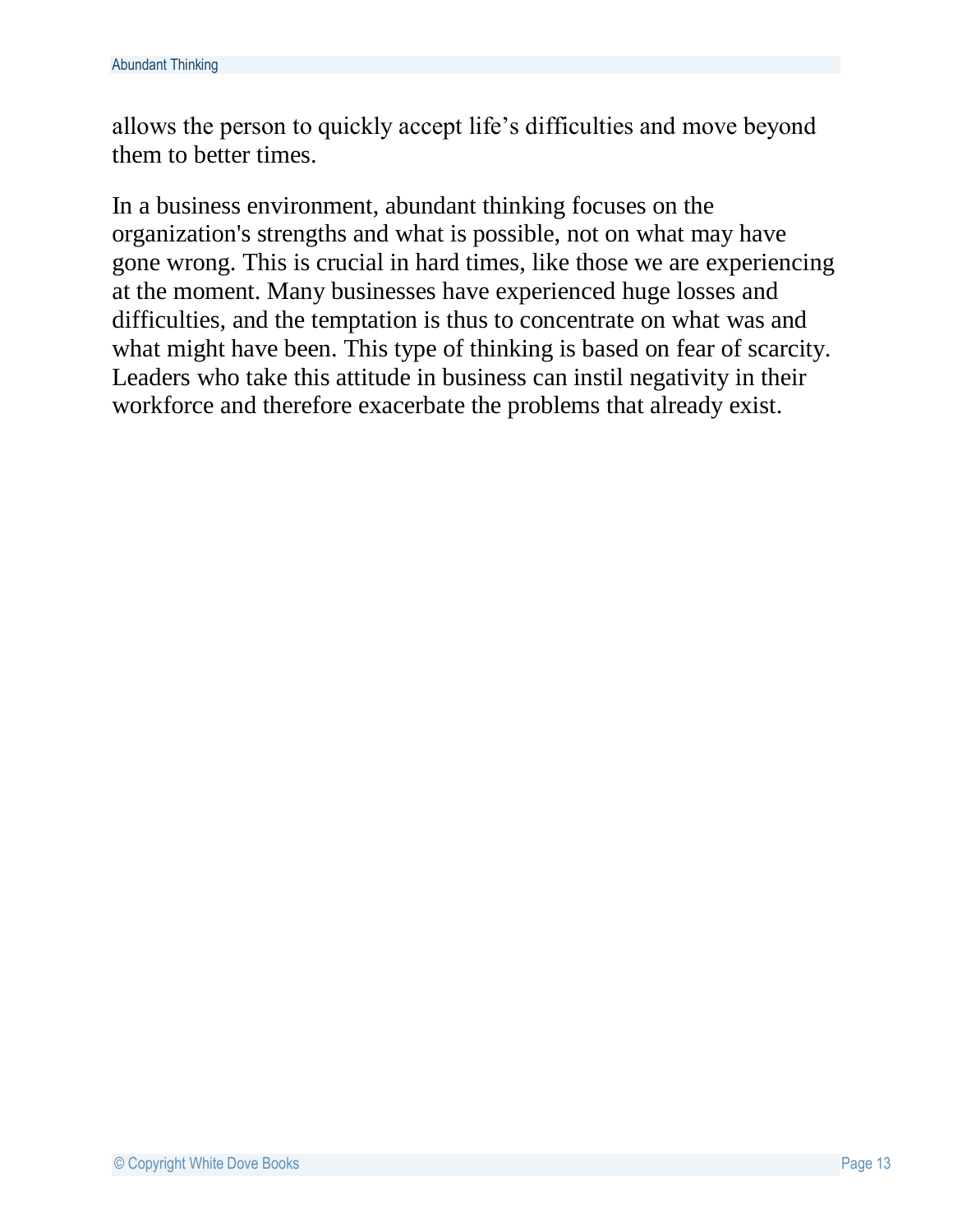## **How to be An Abundant Thinker**

The first step is to take a good honest look at your current and past attitudes, and assess whether your thinking has been based on abundance. If not, then you have to gauge how far away from abundant thinking you are. You should ask certain questions: Do you routinely bother evaluating how your life is faring? If so, do you accomplish what you set out to do? If you have mixed results, do you know what is working and what isn't? Which areas need to be improved? Where does your attitude need adjusting to create a better life for yourself?

Once you know these things, the real question is whether you are prepared to do anything about it. This will make the difference between abundant thinking and scarcity thinking.

One thing to be aware of is how you talk to yourself. This can reveal a lot about how healthy your thinking really is. How many times do you use "could have", "would have", and "should have"? Although you may think that these are useful correctional phrases that mean you have understood your mistakes, they are nothing to do with abundant thinking. They are dealing with the past, and giving power to the things you feel you failed at. They are self-critical and full of regret. They remind you of the lack in your life; the chances you should have, would have, or could have taken. They are linked to feelings of expectation, and this is the enemy of abundant thinking. All these should be replaced with a simple "I want". That brings our desire into the present moment, and that is the only way our brains register that an action needs to be performed *now*.

People who think in these negative ways make themselves victims, and this is self-perpetuating, especially when other people or outside circumstances are blamed for the hurt. Whenever you blame, you remove your responsibility to improve the situation. You are saying that there is nothing to be done to make things better because it is out of your control. You have denied the abundance in your life.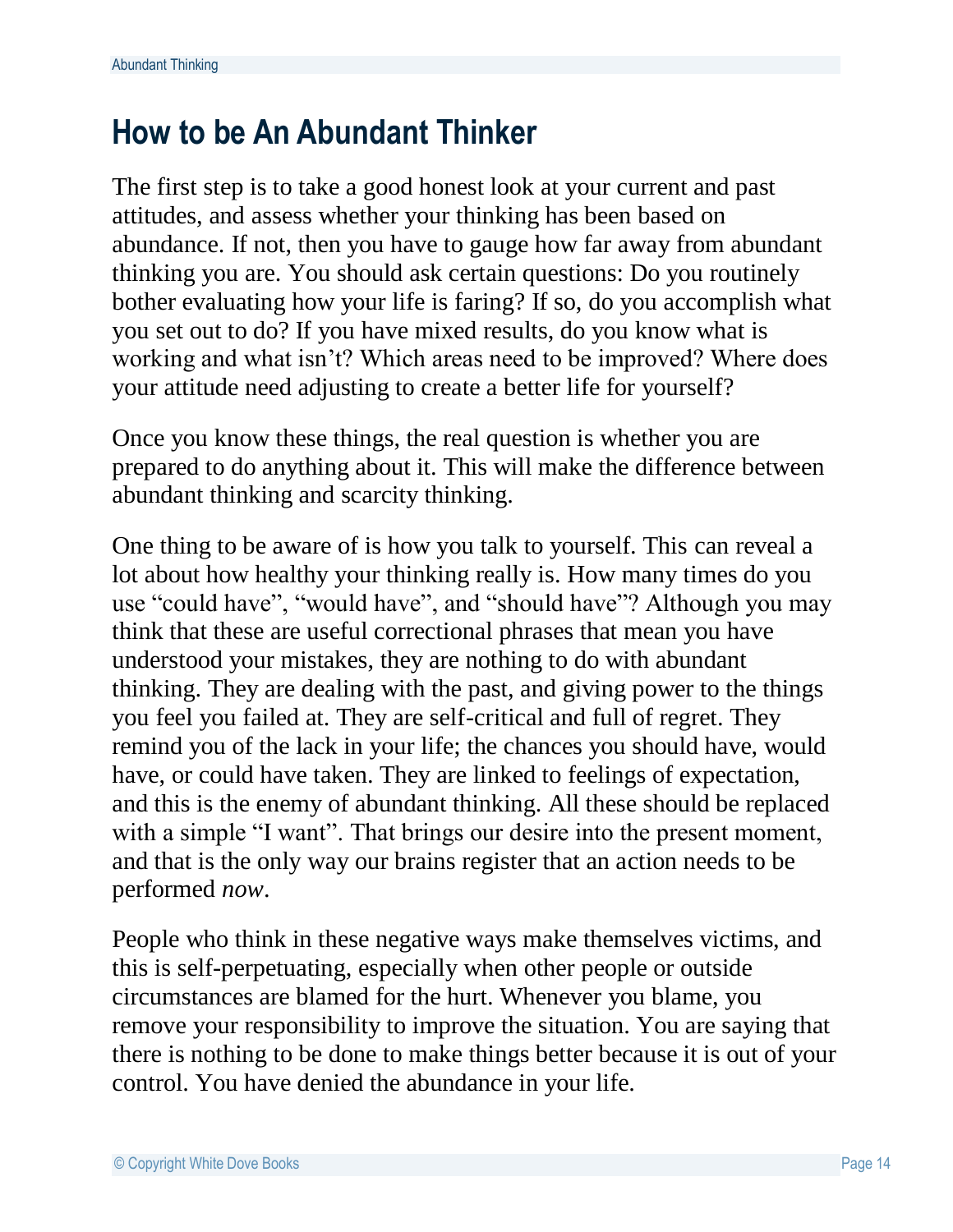#### **Here are some ways in which you can become an abundant thinker:**

1. Identify your biggest bar to abundant thinking. Analyze why you have not embraced the concept before. Have years of negative conditioning made it difficult, or did you just not know about it?

2. Decide now that you will start to think abundant thoughts.

3. Count your blessings right now, and start being grateful for all the good things you have in your life.

4. Stop thinking of what you believe you don't have; you are concentrating on an empty space. Instead, begin to focus on creating the circumstances that will cause abundance to fill your empty spaces. Develop your interests, knowledge, and skills in areas that will help you achieve more.

5. Exchange "could've", "should've" and "would've" for "I want".

6. Don't feel guilty for wanting. It is your personal choice to strive for happiness for yourself and others.

7. You can want, but don't create specific expectations for yourself.

8. Better still, create zero expectations of what you will receive. Do not automatically assume that you will receive anything. Just know that anything is possible and invite that abundance into your life.

9. Be mentally prepared for the worst-case scenario. Think positively about receiving what you want, but do not take it as read. If you meet your goals, it will add to the happiness you already enjoy; if not, it doesn't matter because you are happy with what you already have.

10. Stop thinking the world owes you a living and that you *deserve* to receive what you want. Everything you receive in life is a gift. The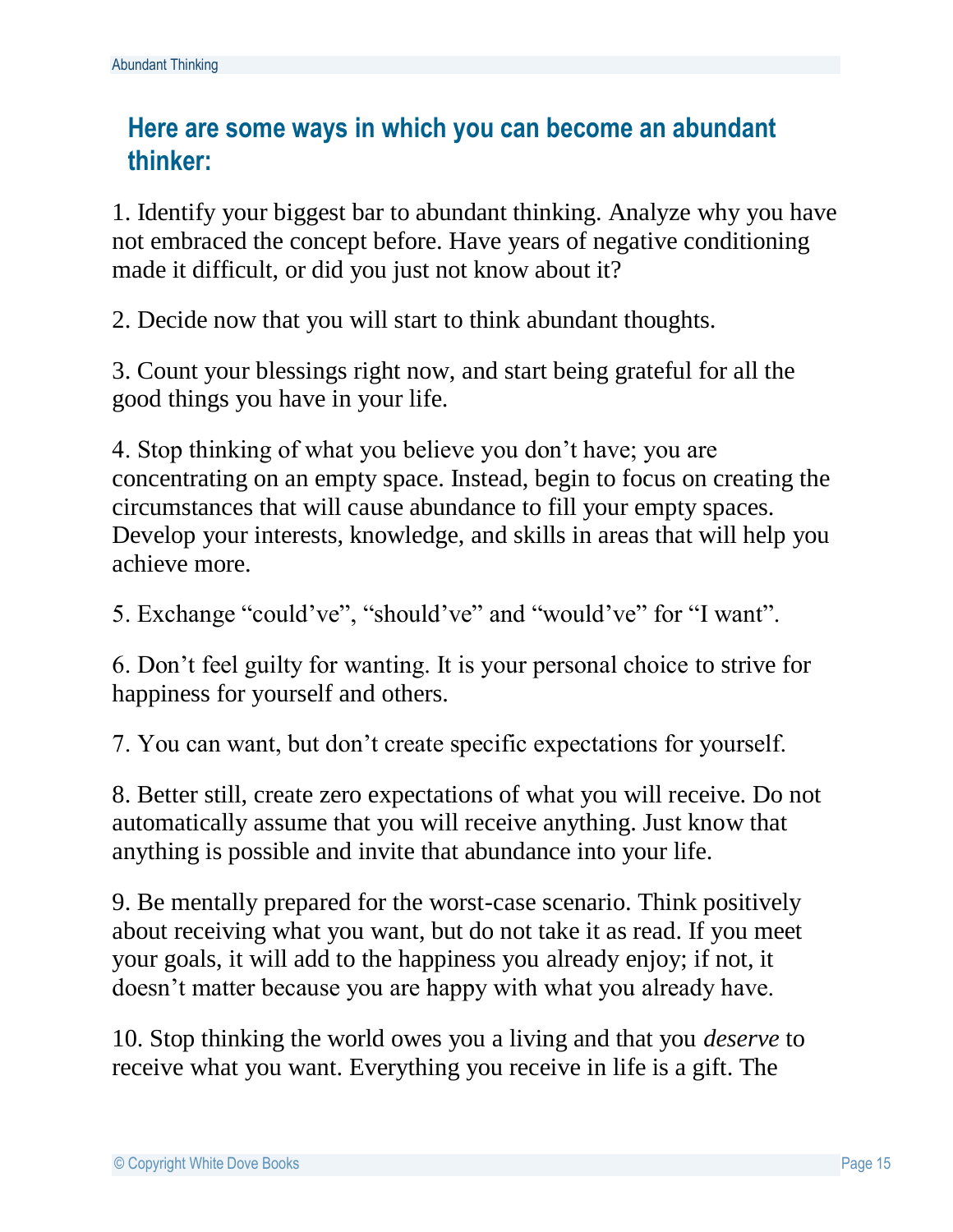world doesn't *owe* you anything, but its abundance is capable of *giving* you anything.

11. Stop feeling cheated, and like a victim. Take control and take responsibility for your own happiness.

12. Know that your past does not equal your future, and your current unfavorable situation does not have to last if you choose to make it better. You are not your condition.

13. Accept that you will make mistakes. Don't beat yourself up when you do; regard that mistake as a moment on your learning curve that will help take you to new heights. Learn from it and move on. Don't dwell. Some of our hardest knocks teach us our most important lessons in life.

14. Think of a physical reminder that will help you keep your thoughts on track. Every time you feel you are drifting back to thoughts of scarcity, perform your little physical action to realign yourself with abundance. You could click your fingers, snap a rubber band on your wrist, or simply join your thumb to your forefinger as people do in meditation.

15. Develop a mantra that you repeat every morning and evening out loud, and in your head whenever you need a boost. You could try: "Abundance is mine right now and always." Remember that whatever you say, keep it in the present tense. Saying that "Abundance *will be* mine" causes the brain to keep abundance in the future.

<span id="page-15-0"></span>As a starter exercise, think of one situation in your life that you believe *should have* turned out better because your expectations were so formulated. Try and find a way to see the positives in it, how you may have learned from your "failure" to meet your expectations, and then let go of those expectations. Rephrase your expectations into a request for abundance. This is one piece of deficit thinking that is now abundant thinking.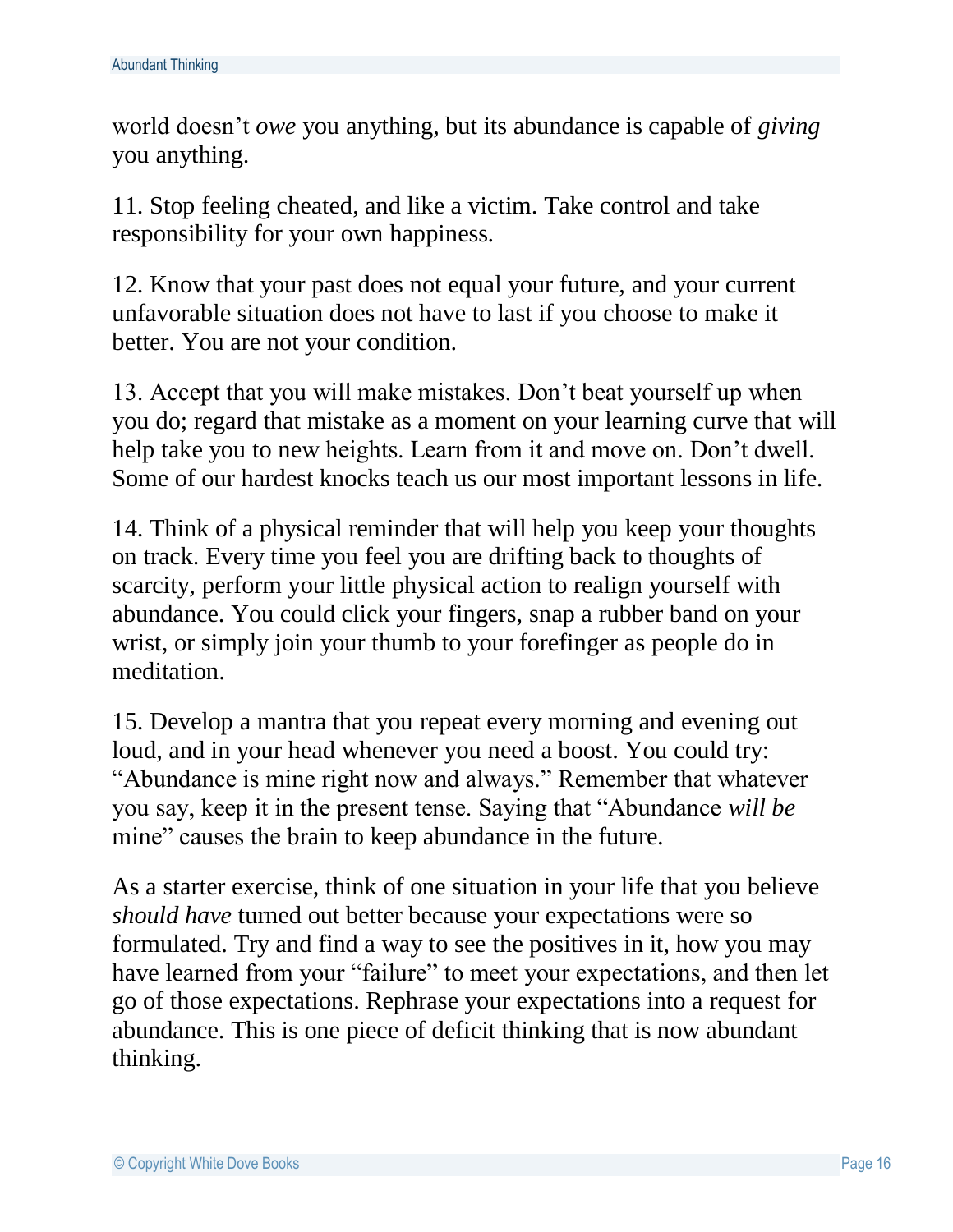## **How to Be a Rich Dad**

Having a rich-Dad mindset is about focusing on the financial aspects of abundant thinking, rather than just the psychological. This involves analyzing how you view certain pertinent financial questions, and swapping a scarcity or deficit thought for an abundant thought.

1. "I can't afford" becomes "how can I afford?" when abundant thinking is applied. This is because saying you can't do something closes down possibilities and tells the universe that this option no longer exists for you.

2. "My kids make me poor" becomes "I want to be rich for my kids" with abundant thinking. This is not focusing on the expense of having children, but on the duty to create a more secure life for them.

3. "I don't care about money" becomes "money is power" when abundant thinking is applied. The idea that money is somehow "dirty" is exchanged for the acceptance that money allows a person to have more choices in life.

4. "Don't take financial risks" becomes "take calculated risks" with abundant thinking. This is about trying to put your money to work whilst mitigating the risks involved.

5. "Pay myself last" becomes "pay myself first" with abundant thinking. This ensures that there is finance available for investments so further returns can be possible.

6. "The state will provide for me" becomes "I take responsibility for myself" when abundant thinking is applied. This counters entitlement thinking by teaching financial self-reliance.

7. "Academic literacy is important" becomes "academic literacy *and* financial literacy are important" with abundant thinking. This provides a firm grounding for the real world.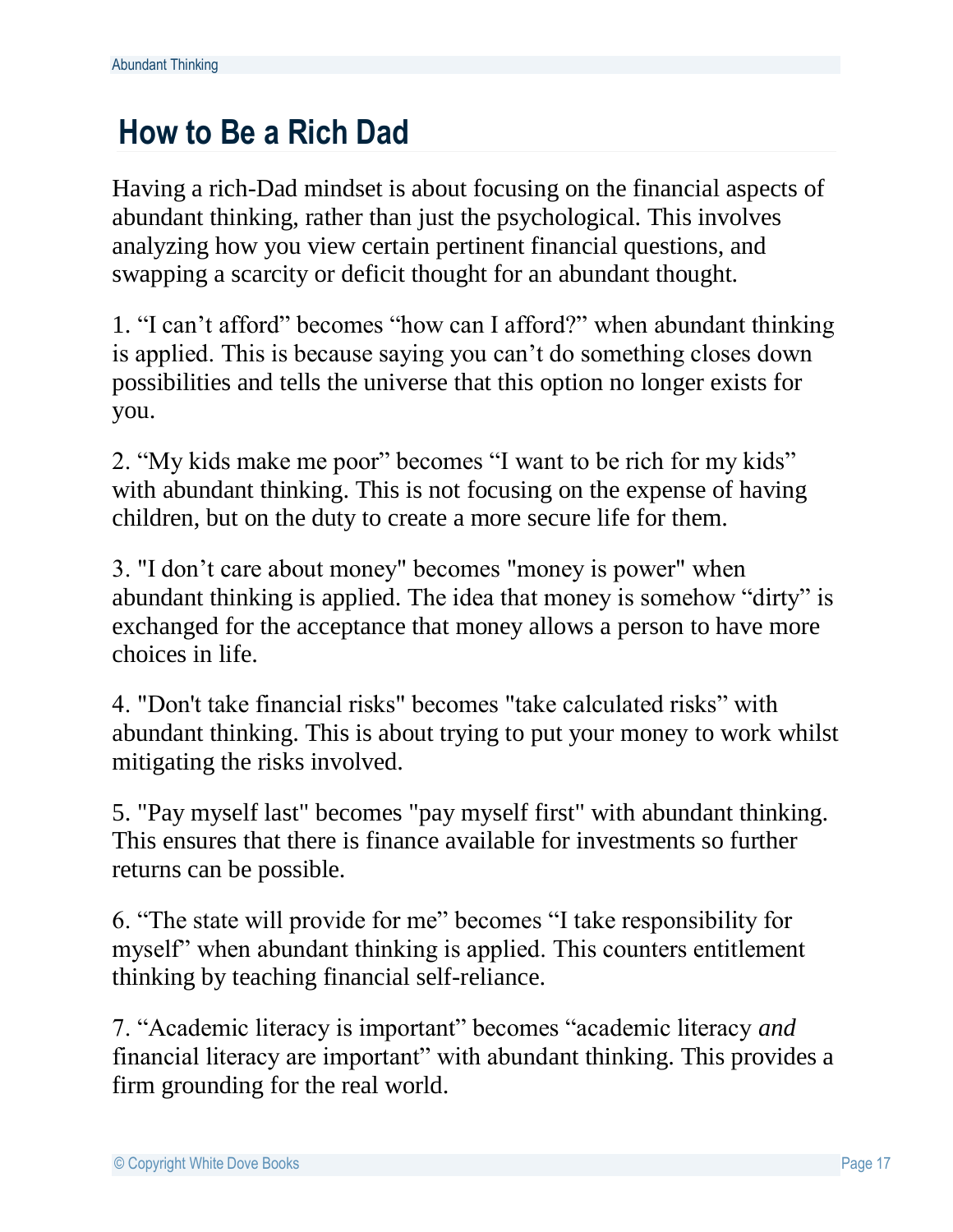8. "I work for my money" becomes "my money works for me" with abundant thinking. This is about removing yourself from the "rat race" and accepting that you are responsible for your own destiny.

9. "Making money is important" becomes "managing money is important" with abundant thinking. This concerns the ability to establish financial education that lasts a lifetime.

10. "My house is an asset" becomes "my house is a liability" when abundant thinking is applied. Although this may seem the wrong way around, this argues that anything that drains your finances is a liability, as a mortgage does.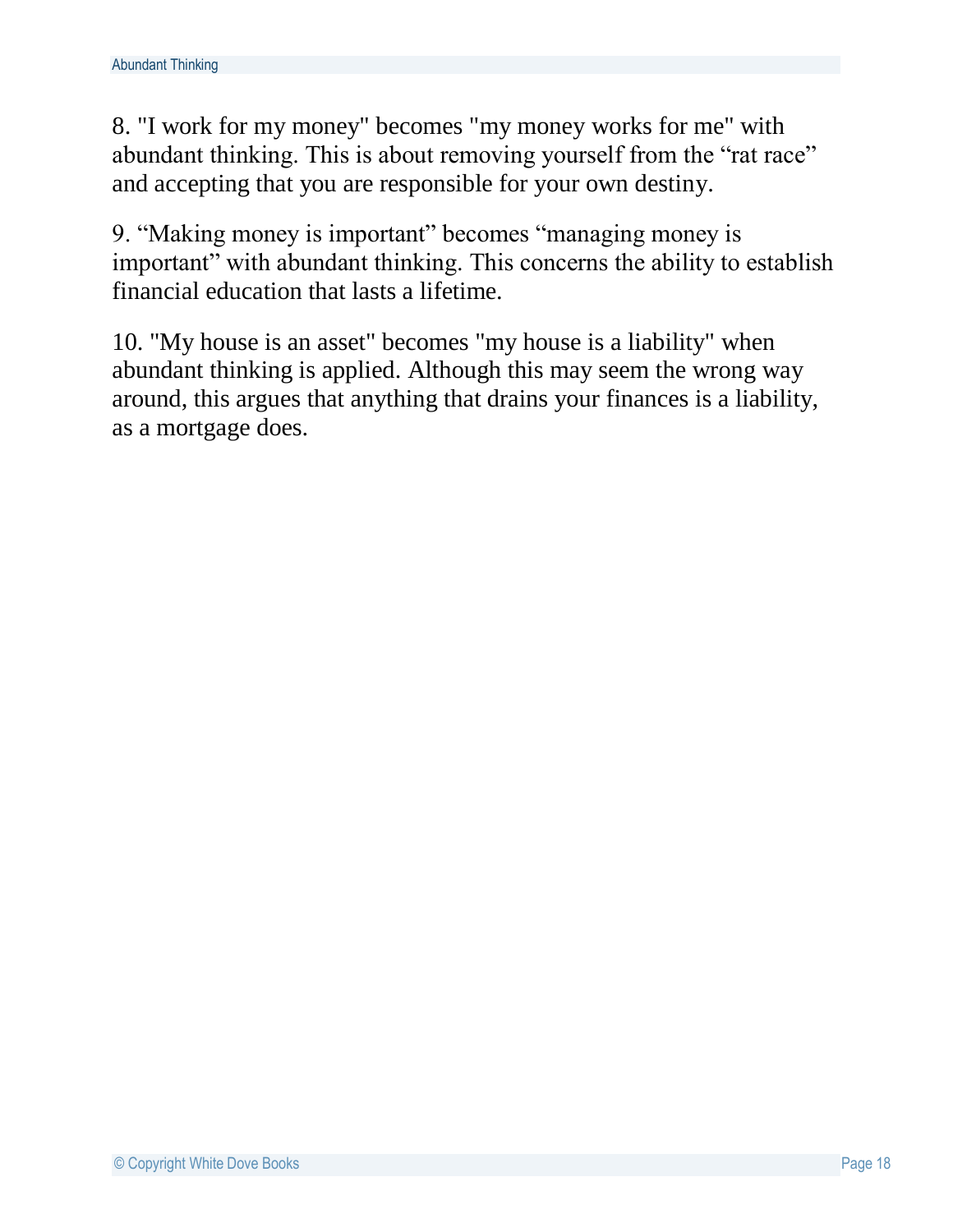## <span id="page-18-0"></span>**The Alternatives to Abundant Thinking**

## *Deficit Motivation/Entitlement Thinking*

Deficit motivation is the opposite of abundance motivation. It is also known as entitlement thinking. This is how victims are made.

Entitlement thinking has already been discussed to a certain extent. It is that awful feeling that says you have been cheated out of your just desserts, your rightful inheritance. It is how people think when they set specific expectations for themselves that are based on their belief that they deserve more. Entitlement thinking can create the narrow miss that causes a little grimace, or a headlong plunge into an empty chasm. The latter happens when delusion is largely responsible for a person's expectations. Think the tone-deaf crowd in the first round of "American Idol".

This sort of thinking takes many forms. It may make you think you deserve more money, a better job, more praise, a more attractive body, better opportunities, skills, friends, partners etc. It covers the whole gamut of disillusionments that can cause our lives to be so miserable, and our emotions to be so fraught and charged with anger and resentment.

These emotions are caused by the belief that you have received less than you expected or less than you deserve. It is setting too-high minimum expectations. This is down to often arbitrary personal assessments that have no basis in reality, and that have been bolstered over the years by well-meaning but ill-advised encouragement from others. Think the relatives of the tone-deaf crowd in the first round of "American Idol". On the other hand, entitlement thinking may be based on a sound assessment of a person's skills and abilities, which makes missing the mark even more annoying. Either way, however, the stumbling block is the same: expectations. These are what cause the unhappiness.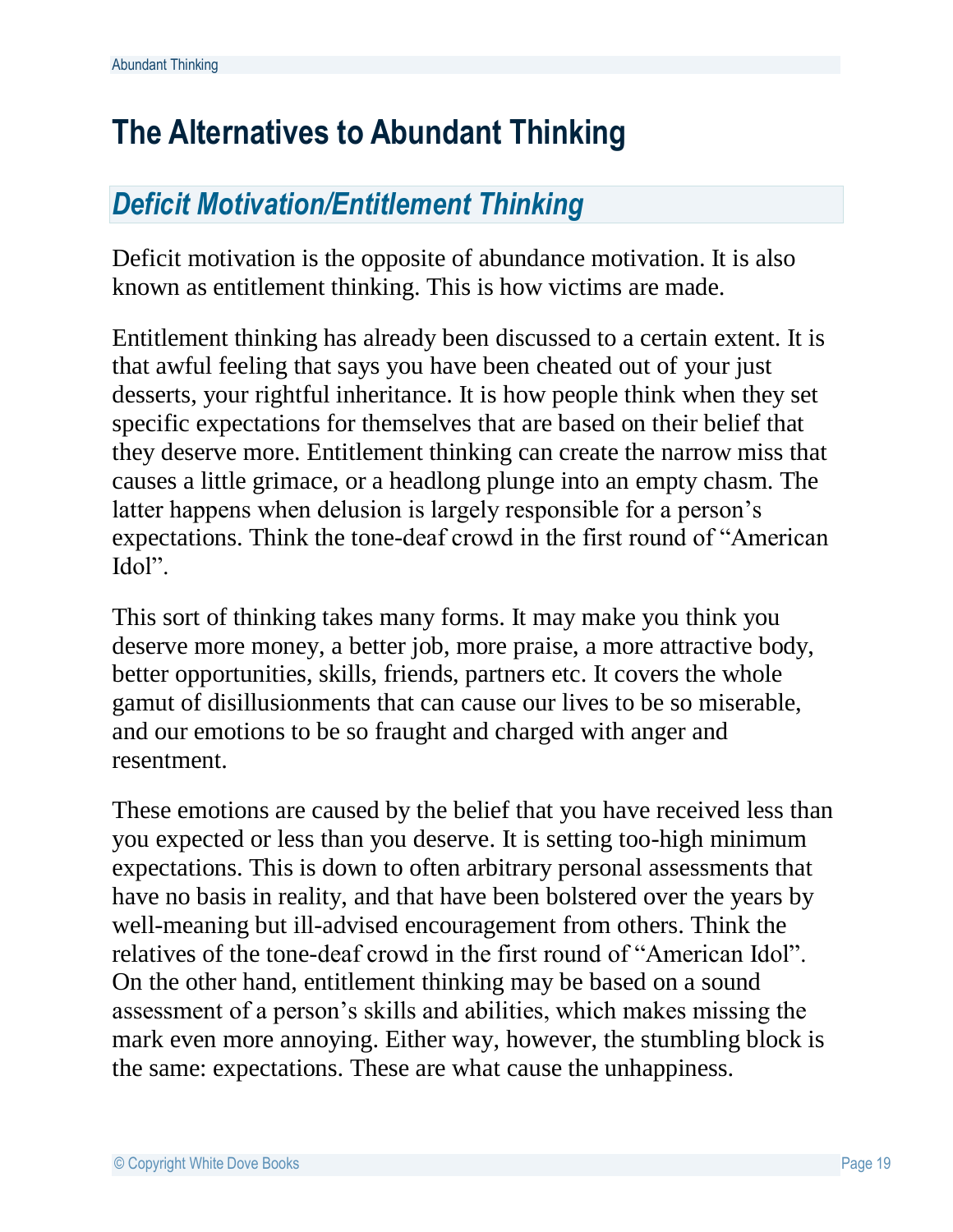Recognizing entitlement thinking is easy. It is feeling that we are in a hole and trying to climb out. It is the sense that we are constantly struggling to keep our head above water. Although these situations may be true now, they should not become who you are. A better way to think of things is to realize it could be a lot worse: the hole could be your grave that you never get out of; and at least your head is *above* water and you're not drowning. With these new interpretations, it instantly becomes apparent that you have a lot to be grateful for.

Deficit motivation can cause serious harm to an individual. It can make them aggressive and negative to be around, even with those people closest to them; or especially so. It can provoke a reckless attitude to life, where dangerous and uncalculated risks are taken. Or it can cause a person to feel so sorry for themselves that they withdraw and give up, which can lead to depression or worse.

The really sad part of deficit motivation is that it can cause people to miss some truly outstanding opportunities because they do not completely conform to the individual's preconceived ideas of how their main chance will appear to them. By the time they realize that they may have misconstrued the situation, their window has passed.

To defeat entitlement thinking, we must ask ourselves exactly why we believe we are entitled to anything at all. Mostly, it is because we have been born into a society that promotes the idea that anything is possible. This is the selling of The American Dream. Yes, almost anything is possible with abundant thinking, but we have been not been schooled in the workings of abundant thinking, we have been taught that we are *entitled*, and this has created expectations.

You have to separate the ideal of entitlement from the reality of what you can honestly expect. We all believe we have the right to life, the basic entitlement to live our lives peacefully, but try telling that to the have-not who intends to join the haves by using a gun on you. Nothing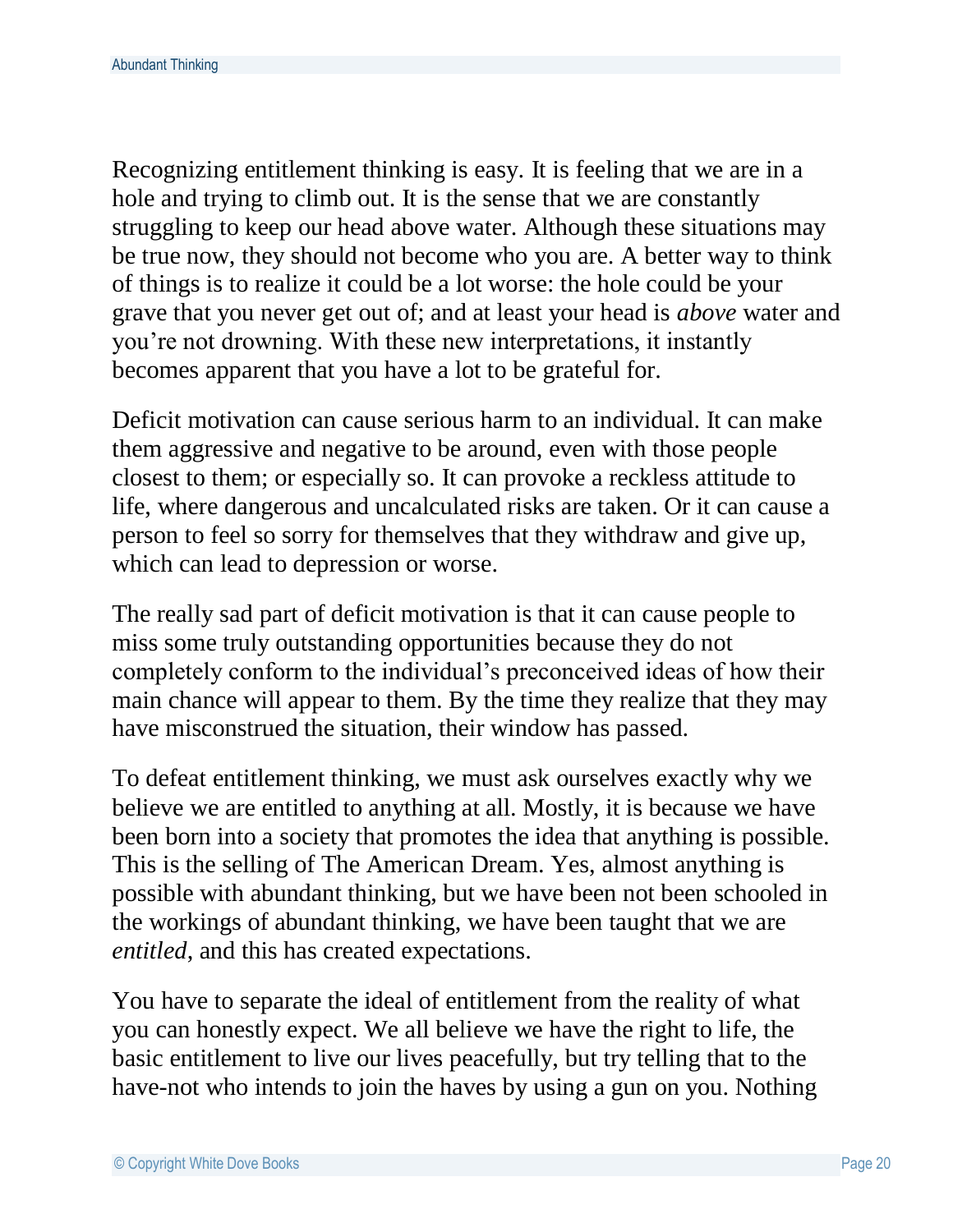can be taken for granted, and once we realize this we can truly begin to be grateful for what we do have, because we will understand that it is all a gift.

Over the centuries, and recent years especially, our notion of what we are entitled to has changed beyond all recognition. Perhaps we feel we are entitled to foreign holidays twice a year, but that's only thanks to the Wright brothers a hundred years ago. Before that, trips abroad were far more arduous and expensive affairs. Luxuries have become necessities, and our values have been screwed up. We no longer look at the simple things in life that used to make people grateful, we notice instead all the things we are lacking. We are teaching ourselves to be unhappy, and to feel that we are victims of some awful fraud.

Deficit thinking can even create paranoid thinking; that we are being "robbed" of what we deserve. We can start to view other people negatively and with deep suspicion. Anyone we perceive as having the things we want becomes the enemy. We cease looking inwardly for answers and instead focus on who is to blame for our deficit.

## *Scarcity Thinking*

Scarcity thinking is the opposite of abundance thinking. This happens when people focus on what they do not have in their lives. They take what they have entirely for granted, show no gratitude, and choose instead to focus all their energies on being resentful at the "gaps" in their lives.

People who live by thoughts of scarcity are creating the very circumstances that will cause further scarcity, because they are convinced that there is a shortage of the things they want in life. They do not embrace the concept of abundance, and thus do not invite it into their lives through a positive attitude.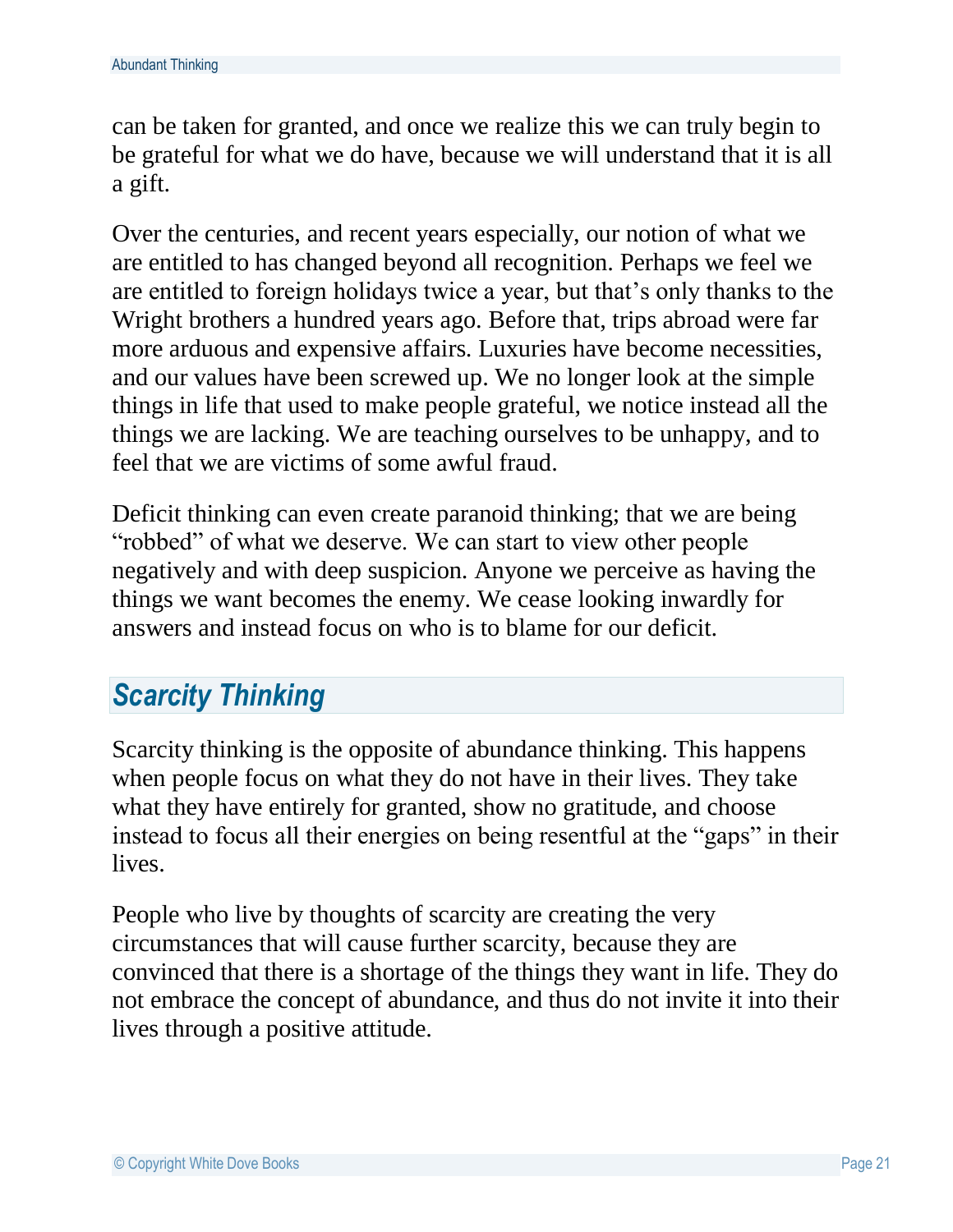<span id="page-21-0"></span>Scarcity thinking can also produce more far-reaching negative repercussions. It can cause people to take things they don't need, or too much of what they do need, or can make them hoard which stops them giving. Those who think abundantly, on the other hand, are happy to take only what they need, because they know that there is a limitless supply should they want any more.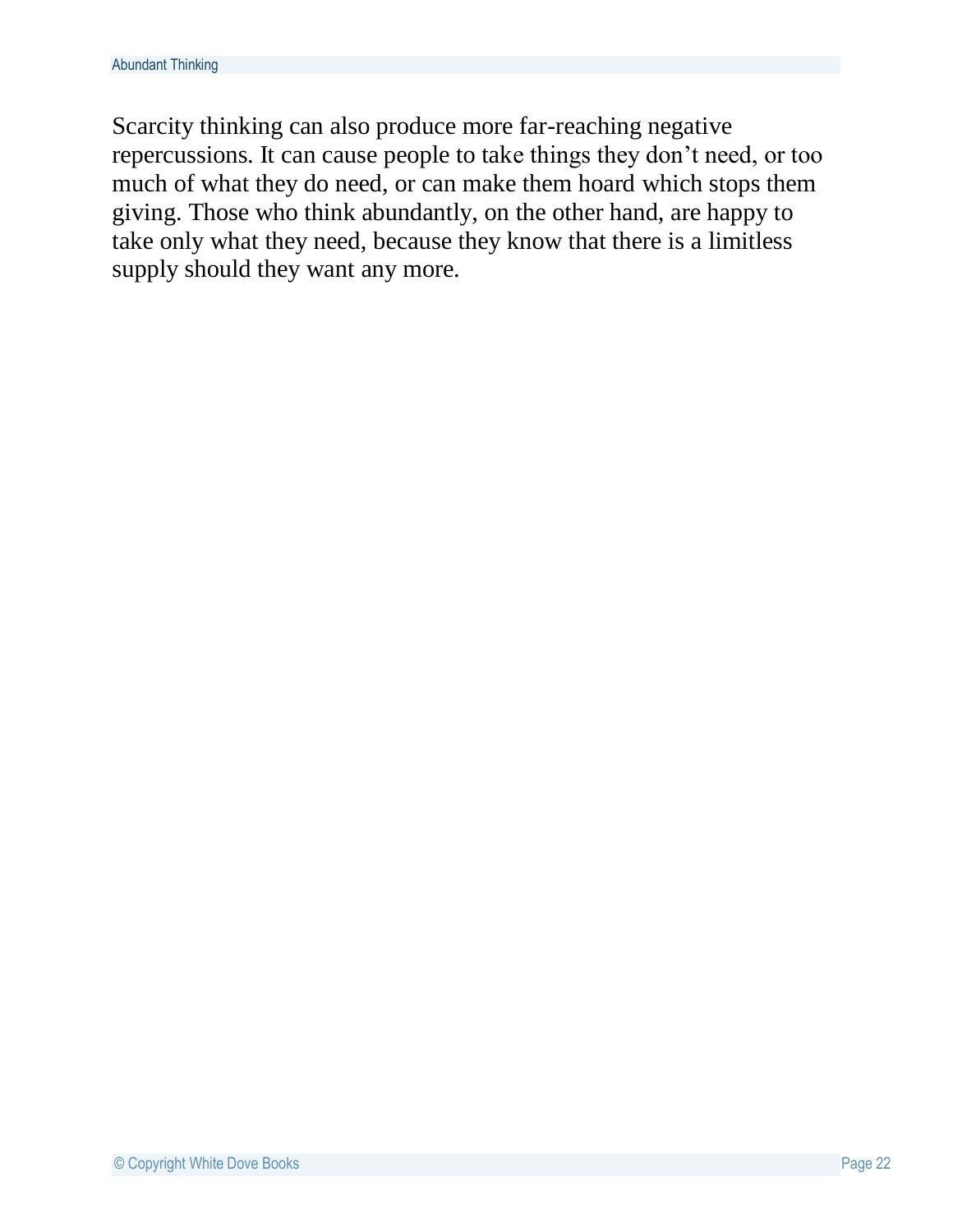# **Conclusion**

The concept of abundant thinking can be puzzling if you do not understand the message that lies at its heart.

To summarize, abundant thinking is about being grateful for what you do have rather than focusing on what you lack. It involves having no hard and fast expectation of what you will receive based on some egotistical notion of what you deserve out of life. It says: be happy with what you have because it is all effectively on loan to you whilst you are here, and if you want more then take the appropriate actions to achieve more, but remain happy in the knowledge that it may not happen as you expect.

All this serves to produce the correct frame of mind to ultimately accept the gifts that the universe has waiting for you in abundance. This is where some people may struggle, because this asks that you make a leap of faith and believe that there really is an abundance out there. The only way to get round this is to realize that the alternative view is that there *isn't* an abundance, and that you will have to live your life in scarcity. The choice about what to believe should then be clear.

Think of it this way: it's your birthday. It's not written in stone that you are entitled to gifts, so whatever you receive is a bonus and you should be grateful. However, you are more likely to receive better gifts the nicer you are, and nice people tend to have positive attitudes. A negative attitude means you are not so much fun to be around, thus fewer people will show up at your party and they will likely hand you their unwanted gifts from the previous Christmas, or come empty-handed and just drain your booze cabinet.

Which would you prefer?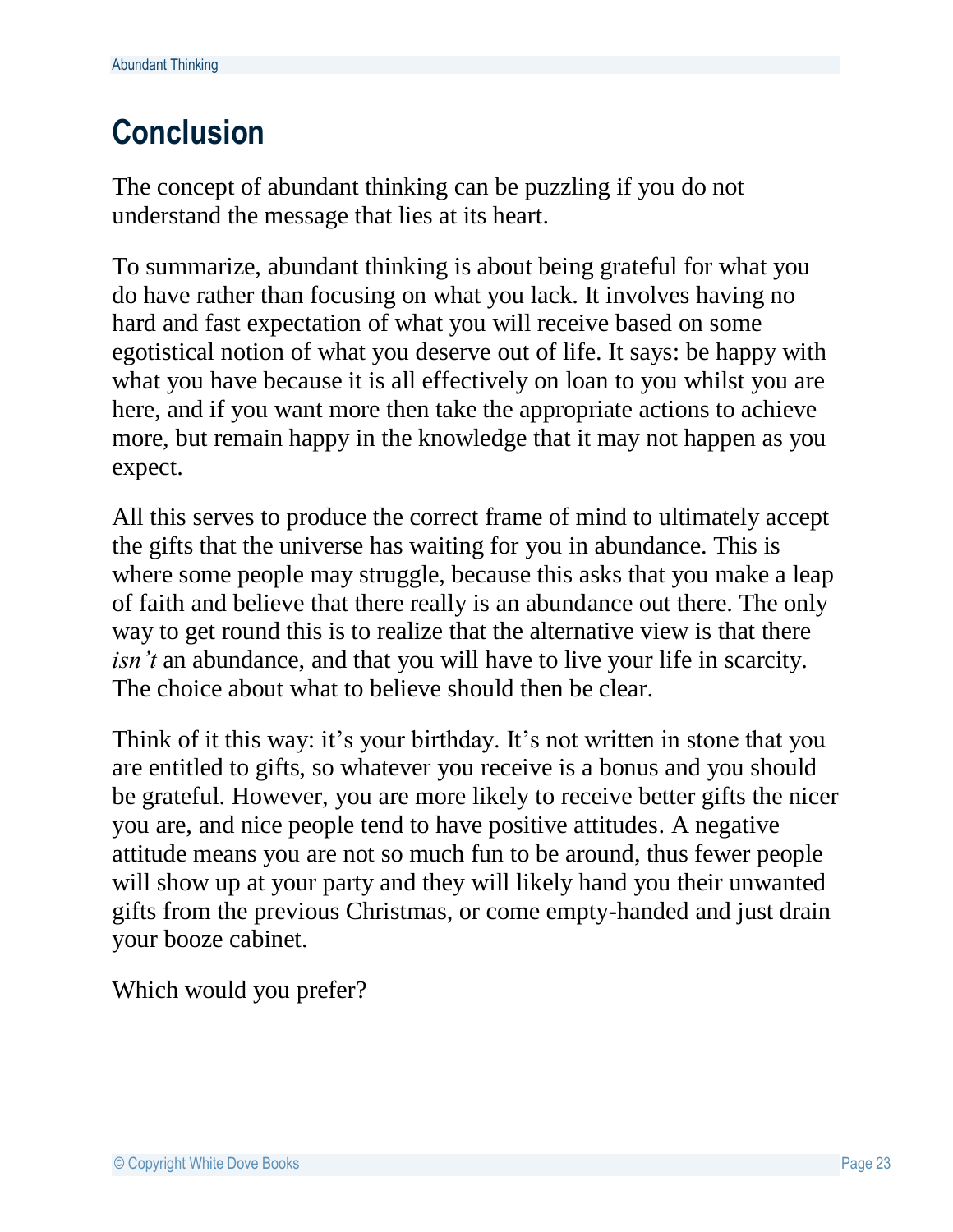# Did You Enjoy This Book?

If you enjoyed this book, the chances are that your friends will too. You can quickly and easily send them a link to the download page.

Click the Buttons Below to Share This Book …



It's good to share!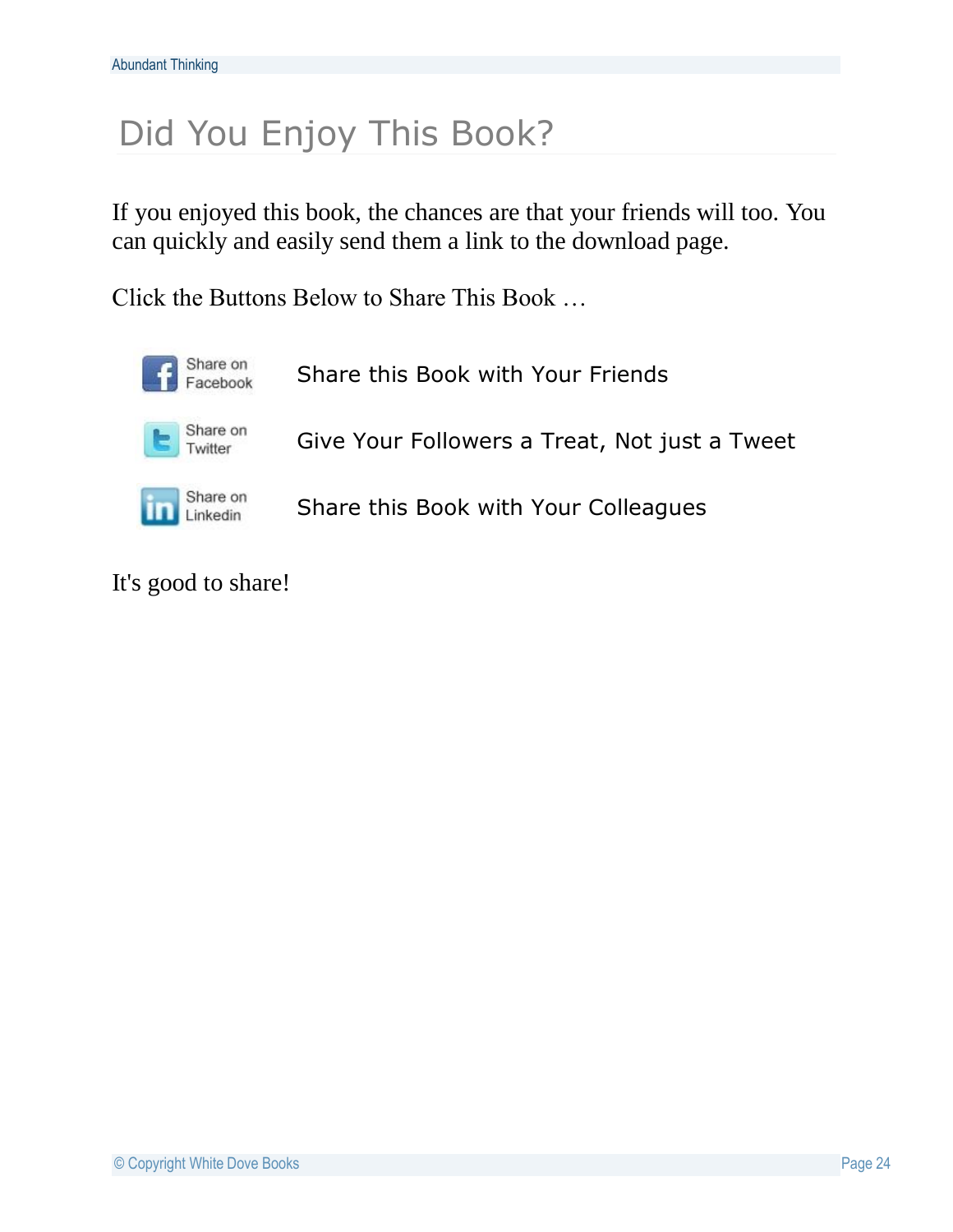#### **Join The Inspiration Newsletter & Get Free Access to Our Library of Books on Personal Development, Self Growth & Motivation**





































#### [Click Here for Your Free Subscription](http://whitedove.dovebooks.hop.clickbank.net/)